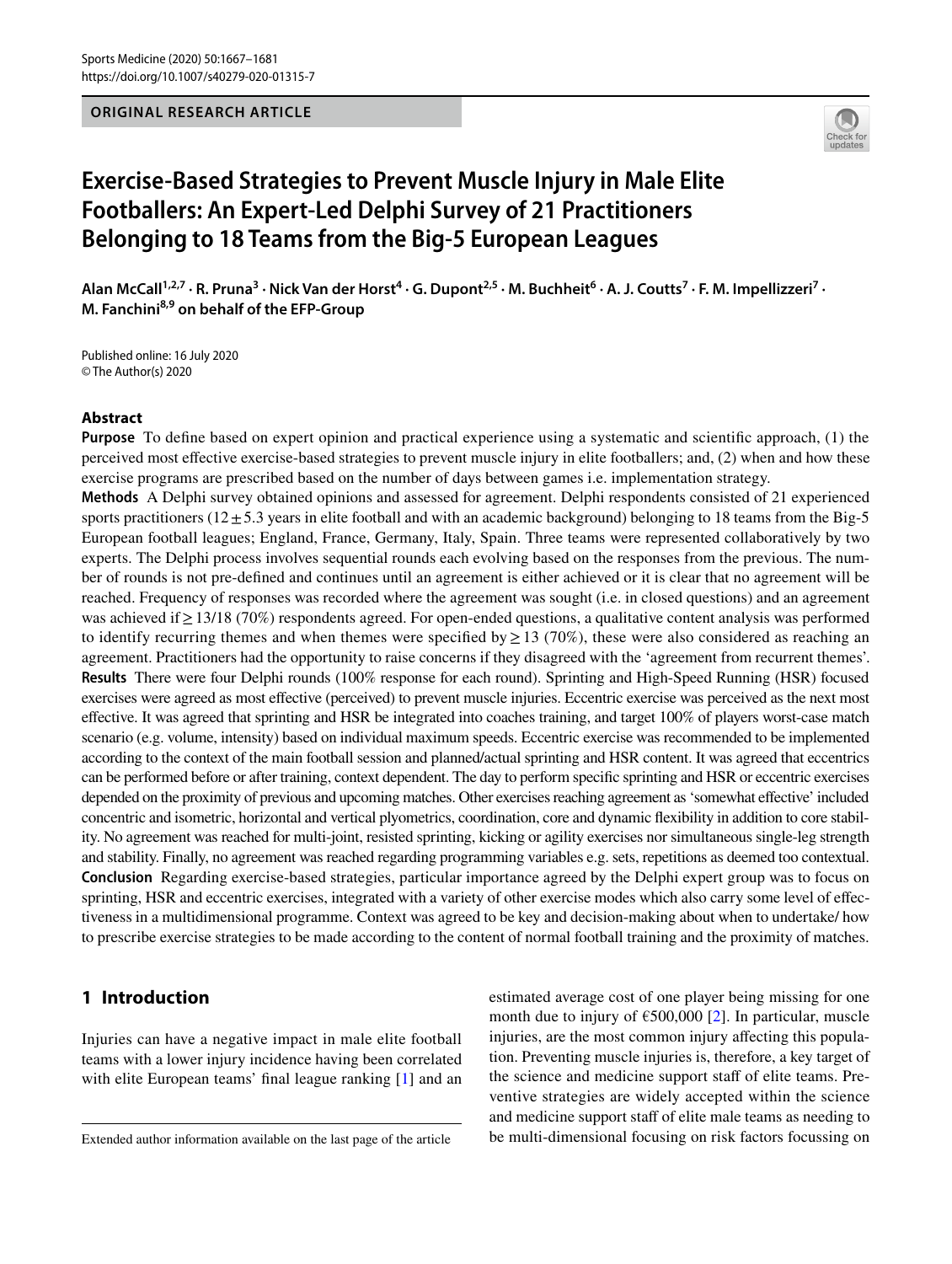#### **Key Points**

A specifc focus on Sprinting and High-Speed Running and eccentric exercise was perceived as being particularly important in the multidimensional exercise preventive programme.

The multidimensional exercise preventive programme appears to be extensive with 13 other exercise modes deemed as somewhat effective and should be considered when designing preventive programmes.

Exercise-based strategies were perceived as being most appropriately prescribed depending on the proximity of the preceding and upcoming matches as well as the content of the coaches training sessions.

Exercise-based preventive strategies were agreed to be maximised when combined with non-exercise strategies in a global preventive effort.

assumed risk factors for muscle injuries, of which exercisebased preventive strategies are commonly implemented with this belief [\[3–](#page-13-6)[5\]](#page-13-7). There has been attention drawn in the research literature [[6](#page-13-8)] and various social media criticising male elite science and medical teams that they are not following best evidence recommendations for exercise preventive strategies, in particular, in relation to eccentric exercise. While we agree that the gold standard approach for which exercise-based preventive strategies to use and how to implement them is with an 'evidence-based' process [[7\]](#page-13-9) i.e. a combination of high-quality scientifc evidence with practical experience, no such high-quality studies have yet been conducted in male elite football.

Despite several original scientific studies supporting the use of exercise strategies to prevent muscle injuries in elite footballers, including level 1 evidence randomisedcontrolled trials (RCT's) and non-randomised studies, the certainty in this evidence is not clear given the potential biases present in the original studies. Although a recent systematic review [[8](#page-13-10)] recommends that by implementing the Nordic hamstring (eccentric) exercise in a prevention programme, injuries can be halved, that review integrates fndings from a variety of athletic populations (diferent genders, ages, levels and sports), therefore the generalisability to any one specifc population may be limited. Additionally, using estimates for multi-component prevention programmes e.g. the  $11 +$  prevention programme, which incorporates the Nordic hamstring exercise in combination with other exercise modes to conclude that it is efective as an isolated exercise strategy may not be appropriate. While practitioners can extrapolate evidence from other populations (e.g. sub-elite, amateur, youth etc) and contexts, this may not be applicable particularly given that adaptations of both muscle strength and architecture are likely dependent on training status [[9](#page-13-2)]. Furthermore, the training structure and week will be very diferent between populations such as amateur, youth, senior, team sports, individual sports etc. When the current authors (current practitioners in elite male football teams) are seeking specifc recommendations to use with confidence in our setting and with our players we can start with three systematic reviews aimed at the elite male football cohort [[10](#page-13-3)[–12](#page-13-4)]. These three reviews highlighted that the methodological quality and/or sources of bias present in the individual studies mean that the efect of exercise preventive strategies specifcally for male elite footballers is currently unknown. Indeed, the most recent of the three systematic reviews by Fanchini and colleagues [[10\]](#page-13-3) identifed 5 randomised-controlled trials (RCT's) and 7 non-RCT studies showing that all but one of the RCT's were at high risk of bias and all the non-RCT's (levels 3 and 4) were classifed as 'critical' and 'too problematic to provide evidence using the Risk of Bias in Non-Randomised Studies of Interventions (ROBINS-I) tool.

Whilst one may want to refer to the results of studies suffering from methodological weaknesses in the absence of there being nothing better, this choice is not an evidencebased approach but, at best, a 'weak-evidence' based practice encompassing a substantial degree of uncertainty. Nevertheless, regardless of the quality of the evidence, it is possible, by using established procedures, to gain additional valuable insights from practitioners experience (1) to examine whether the practice is aligned with available evidence, (2) to identify common practices for which research is needed since not currently supported by evidence, and, in absence of well-conducted high-quality, low risk of bias scientifc intervention studies and (3) they can provide better indications than the experience of a single individual [\[13](#page-13-5)]. Single individual experience is a practitioner alternative when there is no available evidence (or too weak to have reliable recommendations). As stated by Minas et al., while the expert agreement may turn out to be wrong, consensus usually provide better judgement than the individual's judgment [\[13](#page-13-5)]. Elite sports team practitioners are at the frontline of sport implementing and integrating new training programmes [\[9](#page-13-2)]. With multiple years of experience servicing elite players and operating with real challenges of the practical setting, practitioners can provide insight into what they believe important and how they implement strategies within the context and constraints of practice.

The aim of the present study was to defne, based on expert opinion and practical experience through a systematic and scientifc approach (Delphi method), (1) the perceived most efective exercise-based strategies to prevent muscle injury in elite footballers; and, (2) when and how these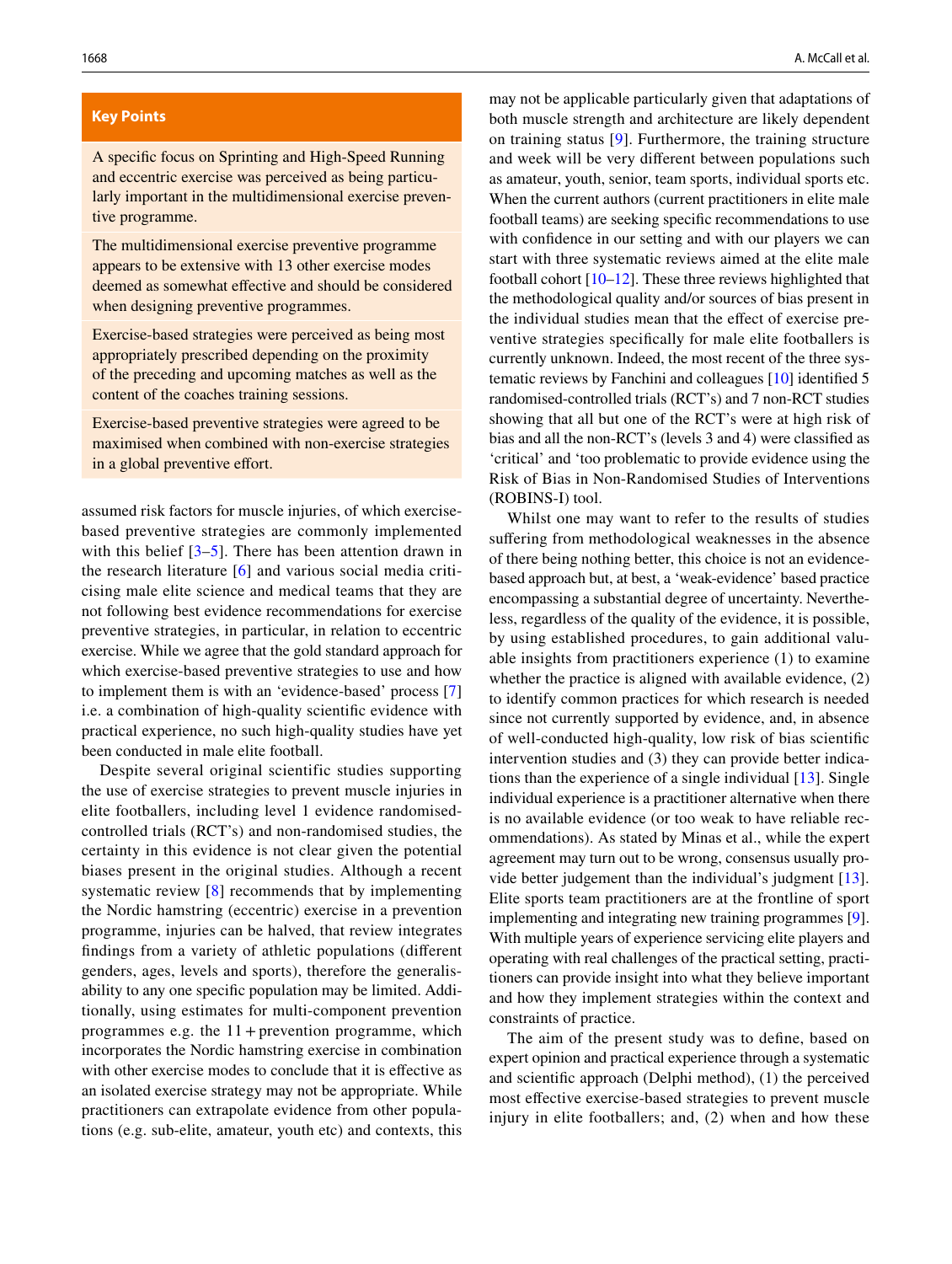exercise programs can be prescribed based on the number of days between games i.e. implementation strategy.

## **2 Methods**

The Delphi consensus is a practical and structured method of obtaining opinions and achieving consensus among a group of experts on any given topic [\[14\]](#page-13-11). Delphi experts participate anonymously through completion of sequential questionnaires that constitute diferent rounds, with each round refined based on the previous one [\[14\]](#page-13-11). Following a recent Delphi survey on Return-to-Play in football, a similar method was employed for this study [[15\]](#page-13-12). For more details on this method, we direct the reader to an overview of the Delphi process and methodology [[16\]](#page-13-13).

### **2.1 Steering Committee**

The Delphi survey was created by a 4-member steering committee consisting of two sports scientists (AM and MF), one sports physiotherapist (NvdH) and one sports medicine doctor (RP) all working in elite football and with applied research experience.

## **2.2 Expert Panel**

Selection of expert panel was based on the steering committee's network and knowledge of the practitioners working with European male elite football teams. This was based on some specifc criteria; (1) they were primarily responsible for the overall prevention programme in the team, (2) they spoke English to a high level or fuently, (3) they had specifc knowledge and experience working as a practitioner on the football feld in a full-time capacity and in applied research at the highest levels of elite football. We sent an invitation via email to the heads of performance (or equivalent title/ role) of twenty elite football teams asking them to participate as Delphi respondents i.e. the expert panel. Two teams did not respond to our invitation email.

The expert panel, described from herein as the *Elite Football Performance* (EFP) Group was comprised of 21 practitioners from 18 teams participated; 3 teams provided responses based on a collaborative approach of 2 practitioners [(the teams responded collaboratively at their specifc request due to language restrictions  $(n=1)$  and to facilitate the busy schedule of the head of performance  $(n=2)$ ]. Considering all 21 practitioners, together they had  $12 \pm 5.3$  years experience working in elite football with  $8 \pm 5.2$  in their current position and with  $6±3.3$  working in the Union of European Football Associations (UEFA) Champions League/ Europa League.

Specifcally, the EFP-Group experts were currently working in elite football belonging to a team from one of the Big-5 European football leagues as defned by the International Centre for Sports Studies (CIES) Observatory [\(http://](http://www.football-observatory.com/) [www.football-observatory.com/\)](http://www.football-observatory.com/); English Premier League  $(x 4$  clubs), French Ligue 1  $(x 2)$ , German Bundesliga  $(x 3)$ , Italian Serie A  $(\times 6)$  and Spanish La Liga  $(\times 3)$ . Despite the experts currently belonging to one team from the Big 5 European Leagues, their experience has been varied and exposed to various elite football training methodologies and cultures; 9 experts have worked in Italian Serie A, 7 in English Premier League, 5—Spanish Primera Liga, 5 German Bundesliga, 3—French Ligue 1, 2—Scottish Premier League, 2—Russian Premier League, 2—USA Major League Soccer, and 1 in each of the Qatari, Jordanian, Austrian and Australian premier leagues. Only 6 of the experts had worked in 1 country only (2 in Italian Serie A, 2 Spanish Primera Liga and 1 English Premier League).

Fifteen practitioners held tertiary level (degree) sport science, 2 in exercise physiology and 2 in medicine/physiotherapy. Seventeen held a postgraduate qualifcation (10 PhD's; 8 in sport science, 2 in physiology and 7 Masters all in sport science).

#### **2.3 Delphi Procedure**

A series of four sequential rounds was performed. Only 'Round 1' was prepared in advance of commencing the study because as mentioned previously, in a Delphi survey each subsequent round depends on the responses from the previous one, evolving based on the qualitative analyses. Specifcally, Round 1 focussed on identifying the types of exercises that practitioners believed to be important and their perceived level of efectiveness in preventing muscle injury. Specifcally, 1 closed question was implemented asking experts to rate their level of perceived effectiveness on a Likert scale (not efective-somewhat efective-efectivevery efective) for 13 diferent exercise modes (sprinting and high-speed running, eccentric, concentric, isometric, vertical and horizontal plyometrics, activation/coordination, dynamic and static fexibility, core stability, agility, kicking and resisted sprinting). The exercises were selected by the steering committee during the planning phase of Round 1 based on their experiences as persons responsible for an injury prevention programmes in elite footballers. Additionally, an open question was provided for experts to add any additional exercises they perceived to be important and that should go into the 2nd round. As subsequent rounds cannot be pre-defned in a Delphi survey and are based on the previous rounds' analysis and fndings, the subsequent rounds in this study actually comprise part of the results and are therefore detailed in the ensuing results section. If agreement could not be reached after 2 rounds of inclusion, this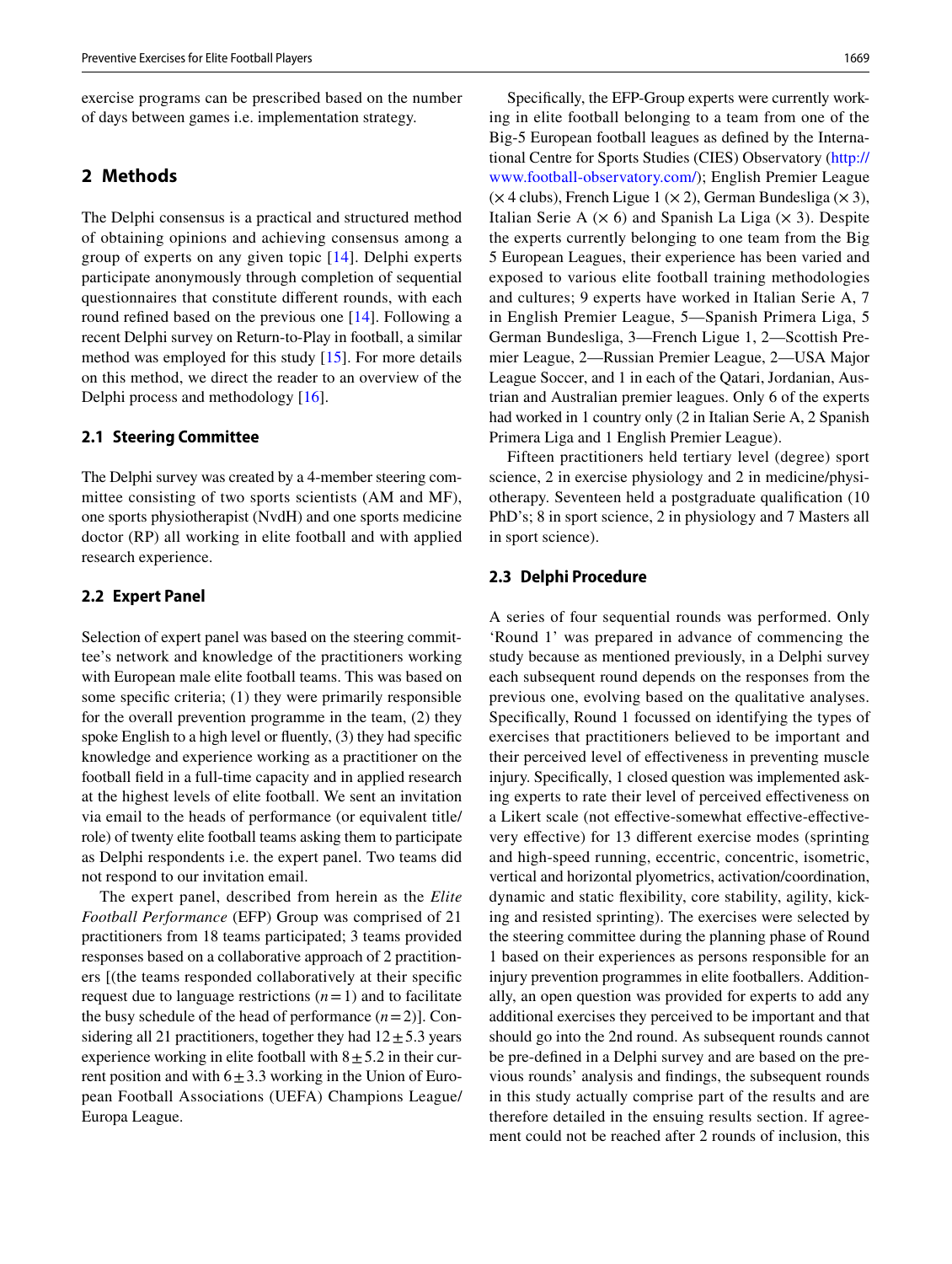was considered as 'no consensus' and excluded from any further rounds.

Each round comprised an online questionnaire (Survey-Monkey, California, USA). Following each round, responses were analysed by members of the steering committee, and feedback report of main fndings sent to the EFP-group in addition to the subsequent round questionnaire.

Each questionnaire was completed anonymously (i.e. EFP-group members were unaware of other individual responses and only received the global results to inform the next round) and sent back to the principal investigator (AM).

The members of the EFP-Group were encouraged to expand on their answers with justifying arguments and/or reasons supporting their responses. For questions asking experts to specify their perceived efectiveness for a strategy, respondents were asked to rate based on a qualitative Likert scale using the following descriptors; Not efective  $(-)$ , somewhat effective  $(+)$ , effective  $(+)$  and very effective  $(+++)$ . If a preventive strategy was considered effective or very efective based on consensus among the EFP-Group (as defned below), we constructed follow-up questions on that topic about how to implement in practice.

#### **2.3.1 Data Analysis**

Responses were downloaded to Microsoft excel and a content analysis was performed. Content analysis is a qualitative research approach to analyse texts and examine patterns in a replicable and systematic manner [\[17](#page-13-14)]. For open-ended questions and answers, a two-step analysis and interpretation as recommended by Côté et al. [\[18](#page-13-15)] was followed. The frst step was to create tags i.e. coding of meaningful text segments to produce a set of concepts which adequately represents the information received. The second step of interpretation analysis was to create categories which involved listing and comparing the previously created tags to produce clusters of similar tags serving as an organising system. This approach was used throughout rounds two, three and four (four being the fnal round). If commonalities in responses were present and reached  $\geq$  70% this was considered as reaching agreement/consensus among the experts (agreed a priori by the EFP-Group) and that particular item was considered complete and removed from any further rounds. This threshold was chosen in line with similar Delphi surveys [\[15](#page-13-12), [19,](#page-13-16) [20](#page-13-17)]. Regarding closed questions where experts were asked to rate perceived efectiveness of an exercise or strategy or to tick a box agree/disagree on any topic, the frequency of each experts selected response were recorded and converted to a percentage to determine if they met the  $\geq 70\%$  threshold set for achieving consensus. For example, 18 experts selecting 'agree' and 0 selecting disagree would mean 18/18 responded agree (100%). Two of the steering committee members (AM, RP) independently performed content analyses. A third investigator (NvdH) was consulted whenever there were any disagreements/ambiguity around the tagging, categorising and interpreting of the responses.

## **3 Results**

The Delphi process started on 1st December 2017 and the fnal round was completed 17th March 2018. In total, there were four Delphi rounds. All EFP-Group experts participated in each round (100%). As mentioned previously, only Round 1 was prepared in advance as sequential rounds evolve based on the responses from the previous one (we refer the reader back to the methods section for details on Round 1). Below we outline the focus of rounds two to four which are a result from each prior round.

Round 1 resulted in 9/13 exercises achieving consensus, with the four not achieving consensus and two new exercise modes added by the expert panel being entered into Round 2 (Table [1](#page-4-0)).

Round 2 was targeted at fnding consensus on exercise types which did not reach consensus in round 1 (resulting in  $2 \times$  closed questions). In round 1, the experts agreed (see next section for details, but we provide briefy here also, to provide context in interpreting this section) on the perceived efectiveness of 10/13 exercises proposed to them. Additionally, reasons for their perceived level of efectiveness was introduced  $(3 \times$  open questions) to obtain deeper information and how to integrate the perceived most efective exercise strategies into the overall football program  $(3 \times \text{closed})$ questions). One fnal question (closed) was added based on qualitative analysis of Round 1 to fnd consensus on nonexercise-based strategies. This was deemed important by the steering committee as it was a major comment in the Round 1 open ended question.

Round 3 aimed to delve deeper into methods of integrating both sprinting and HSR (including  $8 \times$  closed questions+open-ended option for to provide further details) and eccentric exercise  $(8 \times \text{closed} + \text{open-ended option for})$ additional information) as these were rated as the most efective exercises to prevent muscle injury.

Round 4 represented the fnal round and the objective was to 'round up' the process. In this round we sought to fnd agreement on three fnal points in the Delphi; (1) the minimum threshold to achieve during a typical football training week for sprinting and HSR  $(1 \times \text{closed question})$ ,  $(2)$ performing sprinting and HSR around the same session as the main eccentric exercise session  $(1 \times \text{closed})$  and  $(3)$  optimal programming variables (sets, reps, number of exercises)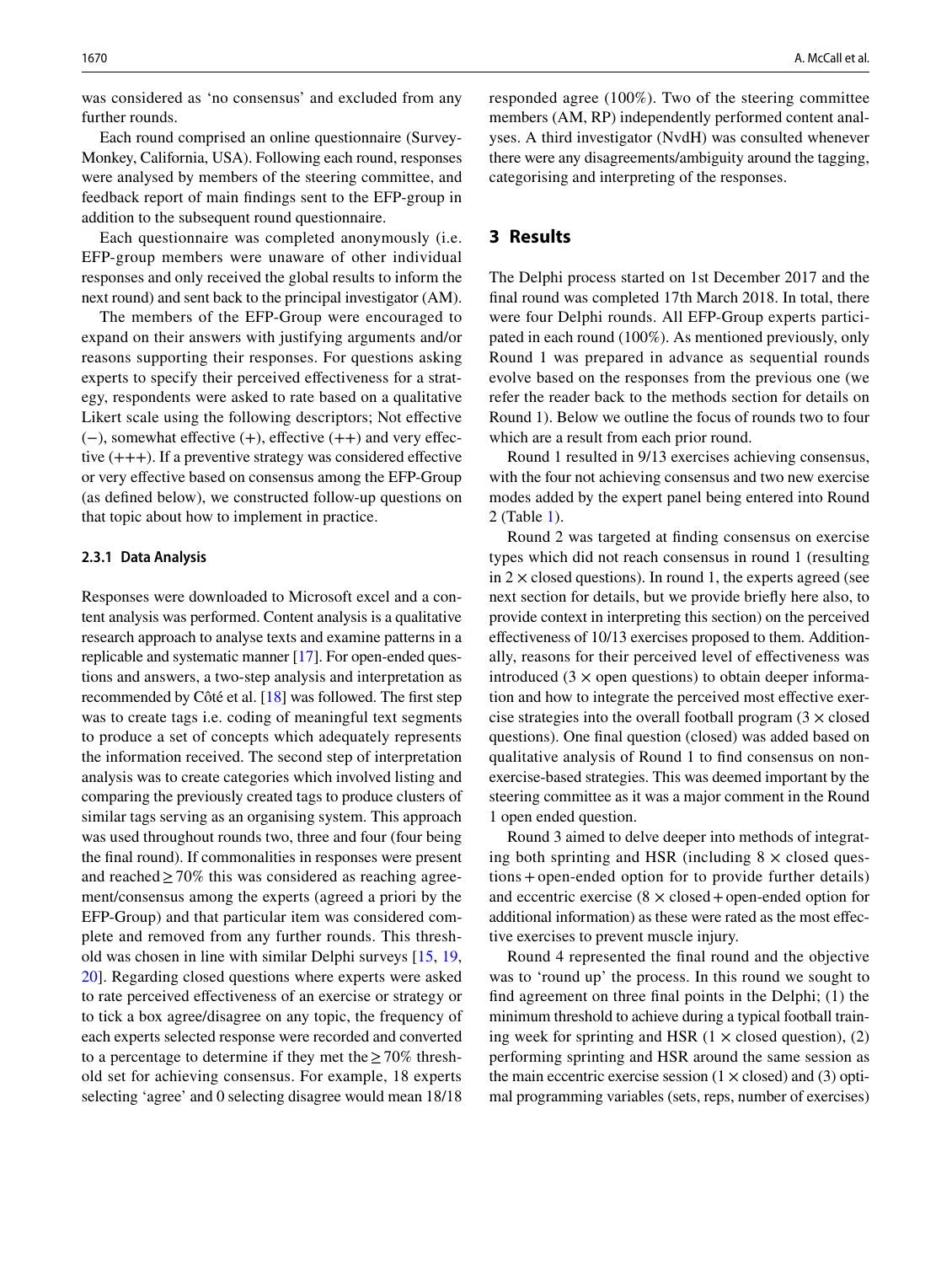<span id="page-4-0"></span>**Table 1** Exercise-based prevention strategies for muscle injury in elite footballers and their perceived efectiveness using the Delphi survey technique

| Preventative strategy                                                                  | Overall rating given <sup>a</sup> $\%$ (n = ) Consensus |                           | Round<br>intro-<br>duced | Round where consensus was achieved |
|----------------------------------------------------------------------------------------|---------------------------------------------------------|---------------------------|--------------------------|------------------------------------|
| Sprinting and high-speed running                                                       | $+++$                                                   | 72(13)                    | 1st                      | 1 <sub>st</sub>                    |
| Eccentric focus                                                                        | $++$                                                    | 100(18)                   | 1st                      | 1st                                |
| Concentric focus                                                                       | $^{+}$                                                  | 94 (17)                   | 1st                      | 1st                                |
| Horizontal plyometrics                                                                 | $^{+}$                                                  | 89 (16)                   | 1st                      | 1 <sub>st</sub>                    |
| Vertical plyometrics                                                                   | $^+$                                                    | 83 (15)                   | 1st                      | 1st                                |
| Isometric focus                                                                        | $+$                                                     | 83 (15)                   | 1st                      | 1st                                |
| Activation/coordination (e.g. sprint movement/<br>mechanic drills)                     | $+$                                                     | 83 (15)                   | 1st                      | 1st                                |
| Dynamic flexibility                                                                    | $^{+}$                                                  | 78 (14)                   | 1st                      | 1st                                |
| Core stability                                                                         | $^{+}$                                                  | 78 (14)                   | 1st                      | 1st                                |
| Static flexibility                                                                     | $+$                                                     | 78 (14)                   | 1st                      | 2nd                                |
| Multi-joint exercises (e.g. olympic lifting, squats,<br>functional strength exercises) | Between + to $++$                                       | No consensus <sup>a</sup> | 2nd                      | No consensus after 2nd round       |
| Simultaneous training of single-leg strength and<br>stability                          | Between + to $+++$                                      | No consensus <sup>a</sup> | 2nd                      | No consensus after 2nd round       |
| Agility                                                                                | Between + to $+++$                                      | No consensus <sup>a</sup> | 1st                      | No consensus after 2nd round       |
| Kicking (shooting, hard, long passes)                                                  | Between $-$ to $++$                                     | No consensus <sup>a</sup> | 1st                      | No consensus after 2nd round       |
| Resisted sprints (e.g. sled, parachute)                                                | Between + to $+++$                                      | No consensus <sup>a</sup> | 1st                      | No consensus after 2nd round       |

Key:  $(+++)$  very effective,  $(++)$  effective,  $(+)$  somewhat effective,  $(-)$  not effective

Multi-joint exercises—0/8/4/6

Single leg strength and stability—0/7/7/4

Agility—0/6/5/6 (1 person did not specify)

Kicking—2/11/4/0 (1 person did not specify)

Resisted sprints—2/10/4/1 (1 person did not specify)

<sup>a</sup>Specific responses (*n* = ) for those not finding consensus based on likert scale (not effective/somewhat effective/effective/very effective)

for eccentric exercise  $(2 \times$  open ended). At the end of each round, an open text box was provided for any details that experts felt necessary to highlight.

## **3.1 Most Efective Exercise‑Based Strategies to Prevent Muscle Injury**

The perceived efectiveness of exercise-based strategies to prevent lower-limb muscle injuries are shown in Table [1.](#page-4-0) Sprinting (running speeds>25.1 km/h) and High-Speed Running (HSR) (>19.8 km/h) were perceived "very efective" with a rating of +++, achieving 72% consensus. The speeds were chosen as they are the commonly used thresholds in elite football and scientifc studies. Exercises with an eccentric focus were considered "effective"  $(++)$ , and all (100%) experts agreed. Eight other exercise modes were agreed as "somewhat effective", while five could not be agreed, and were reported between 'not effective to very efective' (see Table [1\)](#page-4-0).

# **3.2 Sprinting and High‑Speed Running as a Preventative Strategy for Muscle Injury**

Eight of nine aspects concerning programming of sprinting and HSR exercise reached consensus while one did not (Table [2](#page-6-0)). Specifcally, it was agreed that during periods of≥5 days recovery between games, the preferred day to perform sprinting and HSR focussed exercise is on  $M - 3$ and to target during the period between matches, 100% of individual players' sprinting and HSR worst-case match scenario, however, there was no agreement if there was a minimally accepted target. During periods with  $\leq 4$  days recovery, no specifc sprinting and HSR focused exercise was deemed necessary as the targets will likely be met during matches. There was consensus that the prescription and monitoring of sprinting and HSR loads should be performed using players' individual maximum speeds. Finally, it was agreed that substitutes/non-playing squad players should be prescribed additional sprinting and HSR exercise on either  $M + 1$  or  $M + 2$ , but not both.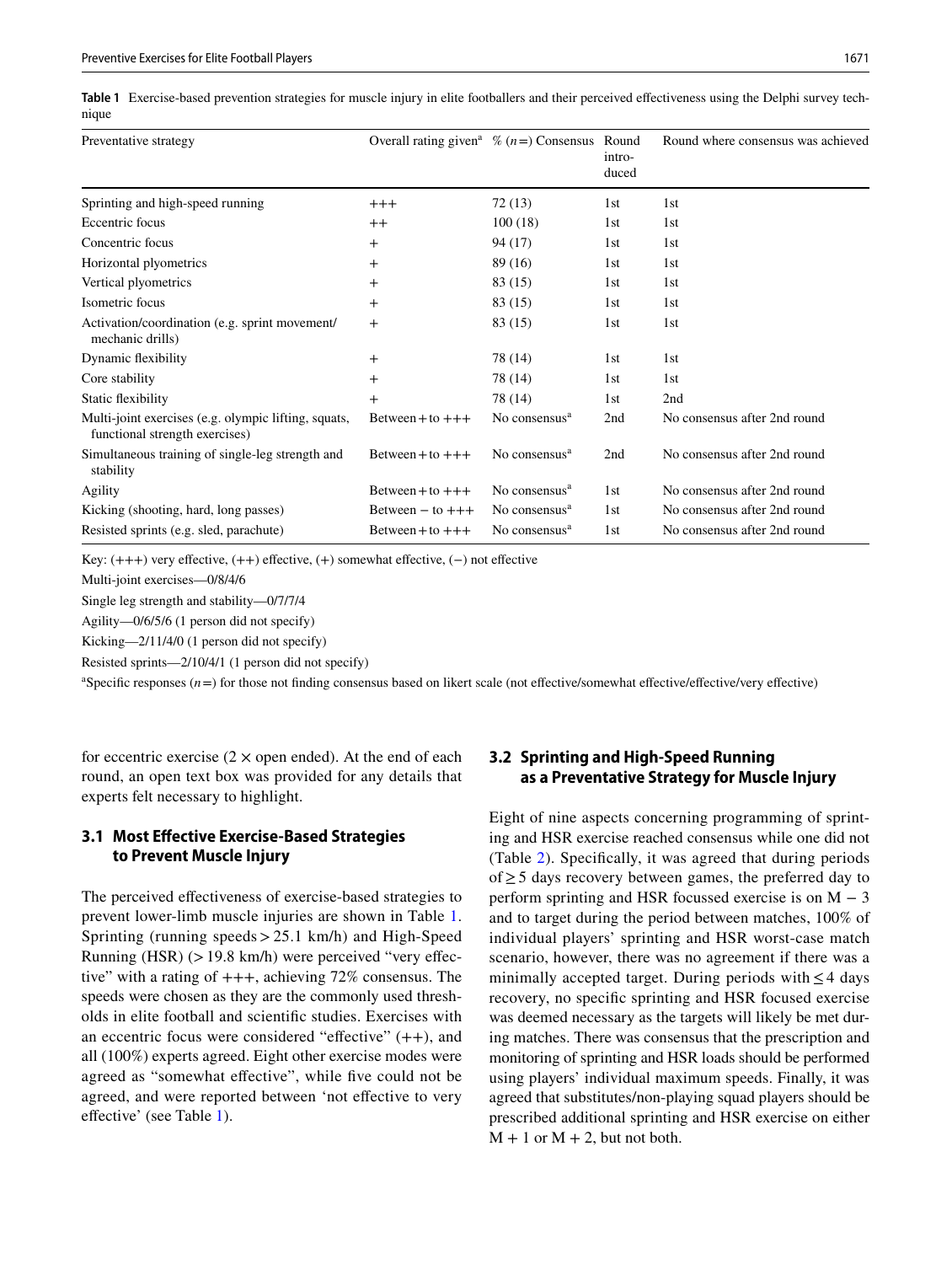## **3.3 Eccentric Exercise as a Preventative Strategy for Muscle Injury**

Fifty percent  $(n=4)$  of aspects relating to eccentric exercise programming for muscle injury prevention reached consen-sus (Table [3](#page-7-0)). It was agreed that during periods of  $\geq$  5 days recovery between games, the preferred day to perform eccentric focussed exercise is on  $M+3$ . However, in a betweenmatch cycle with 5 full days, this means that the eccentric exercise coincides with  $M - 3$  and the specific sprinting and HSR session. In this instance, the EFP-Group did not agree on whether or not it is appropriate to perform both around the same session. It was agreed that eccentric exercise can be performed either before or after football training. It was agreed that low-intensity (defned as reduced volume and intensity) eccentric exercises can be performed during periods with≤4 days recovery between matches, assuming players are sufficiently accustomed. No consensus was reached regarding an optimal number of eccentric exercises in any one session nor the ideal range of a number of sets and repetitions per exercise.

# **3.4 Muscle Injury is Multifactorial and Prevention Should be Multidimensional**

While the focus of the current Delphi survey was on exercise-based strategies to prevent muscle injury, the respondents also highlighted in Round 1 an interesting and pertinent consideration that they wanted to take through to Round 2. When asked 'other strategies' to prevent muscle injury, they agreed that a combination of strategies will maximise preventative efforts targeted at muscle injury. Specifically, consensus was achieved in Round 2 for' (1) overall control of load/management of the training week (18/18 respondents;  $100\%, +++$ very effective), (2) consideration of previous injury  $(17/18; 94\%, ++effective)$ ,  $(3)$  ability to work together  $(16/18; 89\%, ++ effective)$ ,  $(4)$  team communication (15/18;  $83\%, +$ +effective), (5) recovery strategies  $(14/18; 78\%, ++$ effective).

# **4 Discussion**

Our expert EFP-Group agreed that their most efectively perceived exercise-based strategies to prevent muscle injury were (see Table [1\)](#page-4-0); sprinting and HSR (very effective  $++$ ), eccentric (effective  $++$ ) with horizontal and vertical plyometrics, dynamic and static fexibility, core stability, concentric and isometric rated as somewhat effective  $(+)$ . Consensus was not reached on precise efectiveness of some other exercise modes; multi-joint exercises (e.g. squats, Olympic

style lifts etc), single-leg strength and stability and agility were rated between somewhat effective to very effective while kicking and resisted sprints ranging between not effective through to very efective. The day to perform specifc sprinting and HSR or eccentric exercises depended on the proximity of previous and upcoming matches. While the frst round of our Delphi survey highlighted a number of exercise strategies as at least being somewhat effective and others with an unagreed level of perceived efectiveness, the scope of covering all exercise types (i.e. 15 exercise types were highlighted in Round 1, with 10 agreed on for their perceived level of efectiveness), both in ensuing rounds of the Delphi and in this paper are too great. As such, we focused our efforts on obtaining deeper information on the two most importantly perceived exercise types; sprinting and HSR in addition to eccentric. We would like to make it clear to the reader from the outset, that by doing so we are not negating the potential role of the others nor are we confrming that the choices of the steering committee are necessarily the correct choice. The objective of the Delphi survey is to present the perspectives and agreements of practitioners working in the "field" irrespective of their real efficacy. The Delphi experts also requested (and later found consensus on) highlighting that exercise-based strategies must be accompanied by other non-exercise-based strategies if preventive strategies are to be optimised. These were; management of training week (+++), consideration of the previous injury, ability to work together, team communication and recovery strategies (all  $(++)$ .

#### **4.1 Sprinting and HSR**

While sprinting and HSR has traditionally been viewed as a 'problem' (i.e. injury mechanism), there is now emerging opinion to suggest that when integrated into a well-planned programme, it may actually provide a 'solution' [[21\]](#page-13-18) i.e. preventive efect. Our fnding lends some subjective support to this notion. Given the most common muscle injury in elite football is the hamstring injury [\[21](#page-13-18), [22\]](#page-13-19), combined with reports that the majority occur during sprinting and HSR [\[23,](#page-13-20) [24](#page-13-21)], it seems appropriate to suggest that sprinting and HSR has a pivotal role, though the precise role as a protective factor still needs to be confrmed and if so, then clearly defned. It is important to highlight, that high-quality scientifc evidence regarding any role of sprinting and HSR in muscle injury prevention is still lacking in male elite football and currently this supposition is based only on opinion [\[25\]](#page-13-22) (including the current Delphi survey). Accordingly, we strongly recommend these suggestions be an urgent priority to validate (or refute) by researchers working in the area of male elite football.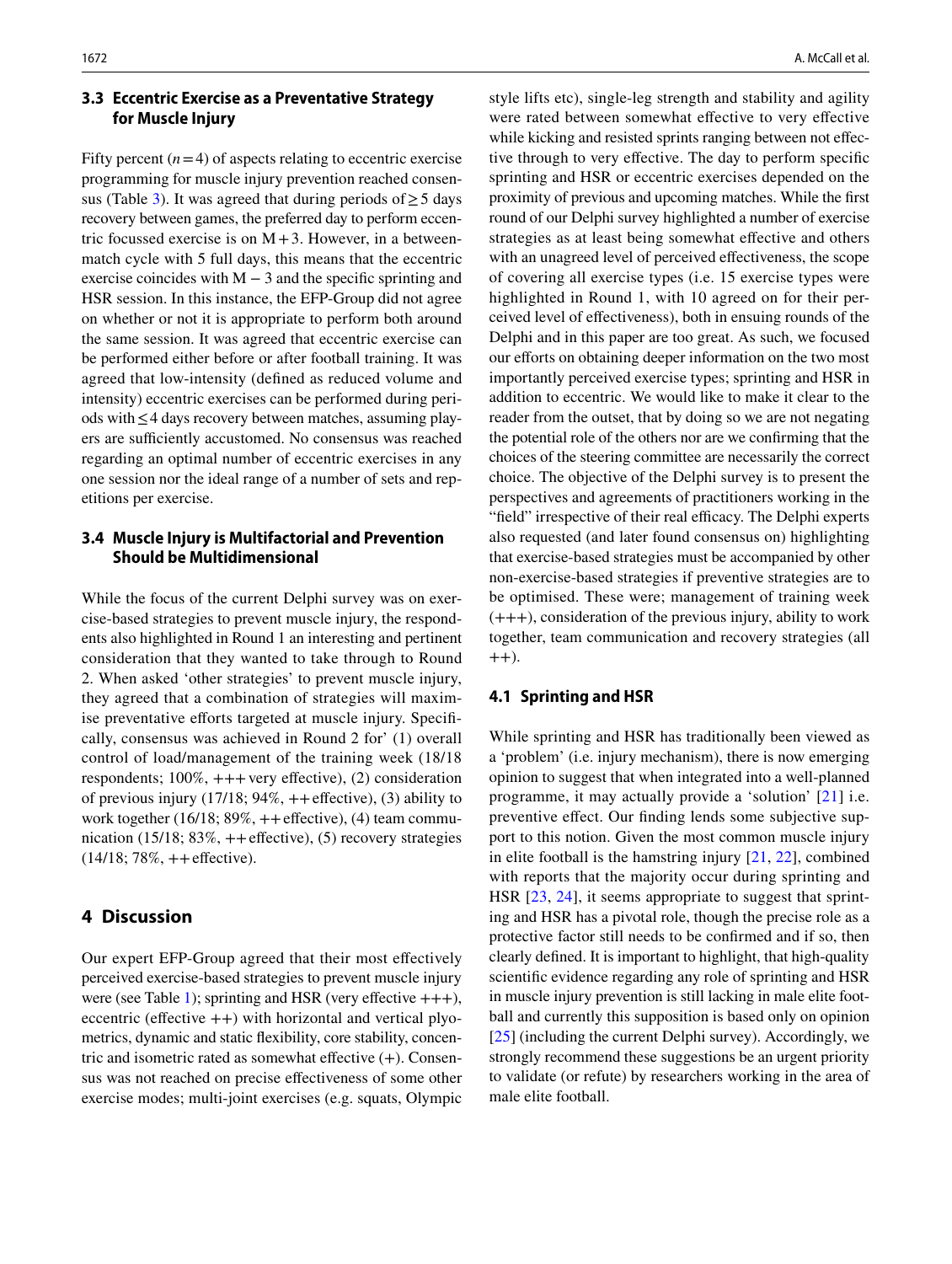| Table 2 Statements/questions posed to EFP-Group regarding Sprinting and HSR and corresponding consensus/no consensus achieved                                                                                                                                                     |                                                                |                                                        |                          |                                               |                                                                                                                                                                                                                                                                       |
|-----------------------------------------------------------------------------------------------------------------------------------------------------------------------------------------------------------------------------------------------------------------------------------|----------------------------------------------------------------|--------------------------------------------------------|--------------------------|-----------------------------------------------|-----------------------------------------------------------------------------------------------------------------------------------------------------------------------------------------------------------------------------------------------------------------------|
| Statement (based on content analysis from each round)                                                                                                                                                                                                                             | the final agree-<br>respondents in<br>Number of<br>ment $(\%)$ | ents who did not agree<br>Number of respond-<br>$(\%)$ | Round<br>duced<br>intro- | where con-<br>sensus was<br>achieved<br>Round | Specific comments from the EFP-Group                                                                                                                                                                                                                                  |
| players' 'individual' max speeds rather than the factory set<br>Sprinting and HSR targeted training should be based on a<br>absolute thresholds                                                                                                                                   | 16(94)                                                         | 1(6)                                                   | 3rd                      | 3rd                                           | 17/18 responded                                                                                                                                                                                                                                                       |
| sible, be integrated into the coaches' football training drills<br>Sprinting and HSR training should ideally and where pos-                                                                                                                                                       | 16(89)                                                         | 2(11)                                                  | 3rd                      | 3rd                                           | No specific comments                                                                                                                                                                                                                                                  |
| It is appropriate to use specially designed football drills and/<br>or generic running drills to ensure Sprinting and HSR<br>targets are met                                                                                                                                      | 18 (100)                                                       | $\circledcirc$                                         | 3rd                      | 3rd                                           | No specific comments                                                                                                                                                                                                                                                  |
| appropriate day to perform specific Sprinting and HSR is<br>Concerning starters, in a week with 6 full days recovery<br>between matches (e.g. Saturday to Saturday) the most<br>on Matchday $-3(M+4)$                                                                             | 14(78)                                                         | 1(6)                                                   | 2nd                      | 3rd                                           | While the majority agreed this is appropriate, 4 experts within<br>Highlighted that while they agreed, there were also other<br>3 (17%) respondents neither agreed nor disagreed<br>options such as $M - 4$<br>the 'yes' group                                        |
| between matches, $M - 3(M + 3)$ is the most appropriate<br>Concerning starters, in a week with 5 full days recovery<br>day to perform sprinting and HSR exercise                                                                                                                  | 14(78)                                                         | $\odot$                                                | 2nd                      | 3rd                                           | it is an option, but also other times may be suitable and can<br>be dependent on a number of factors including the coaches<br>plan for sessions, whether single or double sessions will be<br>4 Experts neither agreed nor disagreed—they specified that<br>performed |
| GPS metrics to reach is 100% of the player's worst-case<br>between matches, the ideal target of Sprinting and HSR<br>Concerning starters, in a week with $\geq$ 5 days recovery<br>match scenario                                                                                 | 12(71)                                                         | 5 (29)                                                 | 2nd                      | 3rd                                           | 1 respondent stated not using a specific $%$ threshold<br>17 responses included in the analysis                                                                                                                                                                       |
| it is not necessary to perform any targeted Sprinting and<br>HSR exercise. The reason given was that players should<br>reach their individual targets during matches (if playing<br>Concerning starters, during weeks with $\leq$ 4 days recovery<br>full to most of the matches) | 16(89)                                                         | 1(6)                                                   | 2nd                      | 3rd                                           | and should be monitored carefully and adjust the week plan<br>$1(6\%)$ neither agreed nor disagreed—it was specified that<br>players do not always reach their maximums in matches<br>accordingly                                                                     |
| Non-starters/non-playing squad players should be prescribed<br>additional Sprinting and HSR exercises on either M+1 or<br>$M+2$ (but not both)                                                                                                                                    | 14(78)                                                         | 1(6)                                                   | 2nd                      | 3rd                                           | 10 (56%) also specified that after the match is a possibility. It<br>depends on the training and match schedule for the upcom-<br>ing week. 3 neither agreed nor disagreed                                                                                            |
| between matches, what is the minimum target of Sprinting<br>and HSR GPS metrics to reach in regards to the player's<br>Concerning starters, in a week with $\geq$ 5 days recovery<br>worst-case match scenario                                                                    | responses                                                      | See comment box for specific details on                | 2nd                      | sus after 4<br>No consen-<br>rounds           | target of 50-74%, 2 (12%) stated 75-84% and seven (41%)<br>Seven (41%) respondents recommended a minimum weekly<br>suggested 85-100%, while 1 person (6%) proposed any-<br>thing $> 60\%$                                                                             |
| HSR high-speed running, GPS global positioning system                                                                                                                                                                                                                             |                                                                |                                                        |                          |                                               |                                                                                                                                                                                                                                                                       |

<span id="page-6-0"></span>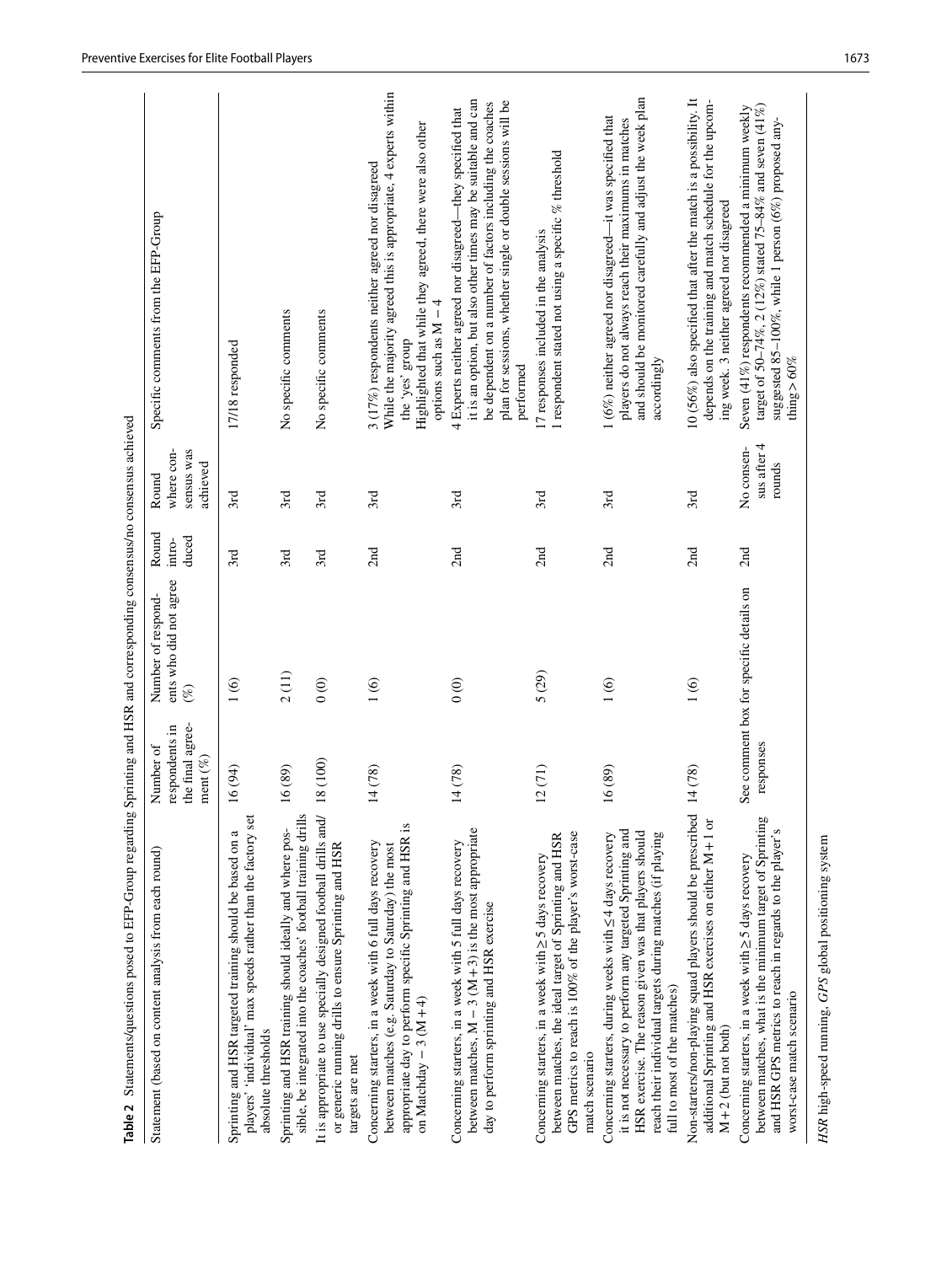<span id="page-7-0"></span>

| Table 3 Statements posed to EFP-Group regarding eccentric exercise and corresponding consensus/no consensus achieved                                                                                                      |                                                           |                                                     |                          |                                         |                                                                                                                                                                                                                                                                                                                                                                                                                                                                                                                                 |
|---------------------------------------------------------------------------------------------------------------------------------------------------------------------------------------------------------------------------|-----------------------------------------------------------|-----------------------------------------------------|--------------------------|-----------------------------------------|---------------------------------------------------------------------------------------------------------------------------------------------------------------------------------------------------------------------------------------------------------------------------------------------------------------------------------------------------------------------------------------------------------------------------------------------------------------------------------------------------------------------------------|
| Statement (based on content analysis from<br>each round)                                                                                                                                                                  | Number of respondents<br>in the final agreement<br>$(\%)$ | ents who did not agree<br>Number of respond-<br>(%) | Round<br>duced<br>intro- | Round where consen-<br>sus was achieved | Specific comments from the EFP-Group                                                                                                                                                                                                                                                                                                                                                                                                                                                                                            |
| between matches that the most appropri-<br>ate day to perform a specific session of<br>During weeks with 6 full days recovery<br>eccentric exercises is on the Match-<br>$day + 3$ (i.e. $M - 4$ )<br>Concerning starters | 14(78)                                                    | 1(6)                                                | 2nd                      | 3rd                                     | 3 (17%) stated that it depends (neither agreeing, nor disa-<br>greeing)                                                                                                                                                                                                                                                                                                                                                                                                                                                         |
| matches it is possible to perform eccen-<br>During weeks with 5 full days between<br>tric exercise on the $M+3$ ( $M-3$ )                                                                                                 | 15 (83)                                                   | 1(6)                                                | 2nd                      | 3rd                                     | depends, for example on the coaches plan for the session<br>2 (11%) neither agreed nor disagreed, specifying that it                                                                                                                                                                                                                                                                                                                                                                                                            |
| performed during periods with ≤4 days<br>Low-intensity eccentric exercises can be<br>recovery                                                                                                                             | 13(71)                                                    | 4 (24)                                              | 2nd                      | 3rd                                     | intensity eccentric exercise' and therefore was not included<br>responses that players should be accustomed to doing this<br>If eccentric is being performed it should be with high loads<br>Additionally, it was highlighted that 'activation' type exer-<br>While consensus was reached, it was also clear from the<br>1 (6%) respondent was not familiar with the term, 'low-<br>Those stating that they did not agree specified that;<br>Use exercises that are less damaging<br>cises may be preferred here<br>in analysis |
| Would you agree that it is possible to vary<br>the timing of eccentric session between<br>both before AND after training?                                                                                                 | 15 (83)                                                   | 3(17)                                               | 2nd                      | 4th                                     | adjusted according to what is planned in the field session<br>volume and contents of the field session. It was specified<br>that the timing of eccentric exercise according should be<br>Also depends on the target of the session e.g. to improve<br>However, it depends on the planned and actual intensity,<br>strength                                                                                                                                                                                                      |
| It is possible to include eccentric exercise<br>around the same session as the main<br>sprinting and HSR exercise                                                                                                         | 12(67)                                                    | 6(33)                                               | 2nd                      | 4th                                     | respondent that a double session may be a solution for this<br>sprinting and HSR performed/to be performed and on the<br>While 12 experts $(67\%)$ agreed that it is possible, however,<br>it was highly contextual depending on (1) the amount of<br>planned session on the following day. It was stated by 1                                                                                                                                                                                                                  |
| What are the number of eccentric exercises<br>that should be included in any given<br>session?                                                                                                                            | No consensus                                              |                                                     | 2nd                      | No consensus after 4<br>rounds          |                                                                                                                                                                                                                                                                                                                                                                                                                                                                                                                                 |
| eccentric exercise and (b) high-intensity<br>and repetitions for (a) low-intensity<br>What is the optimal number of sets<br>eccentric exercise?                                                                           | No consensus                                              |                                                     | 2nd                      | No consensus after 4<br>rounds          | and depends on the specific exercises, when they are being<br>The variability of sets and reps from each respondent was<br>Overall, the reason given was that this is too contextual<br>very high (see Appendix 1 for individual responses).<br>performed and who is performing them                                                                                                                                                                                                                                            |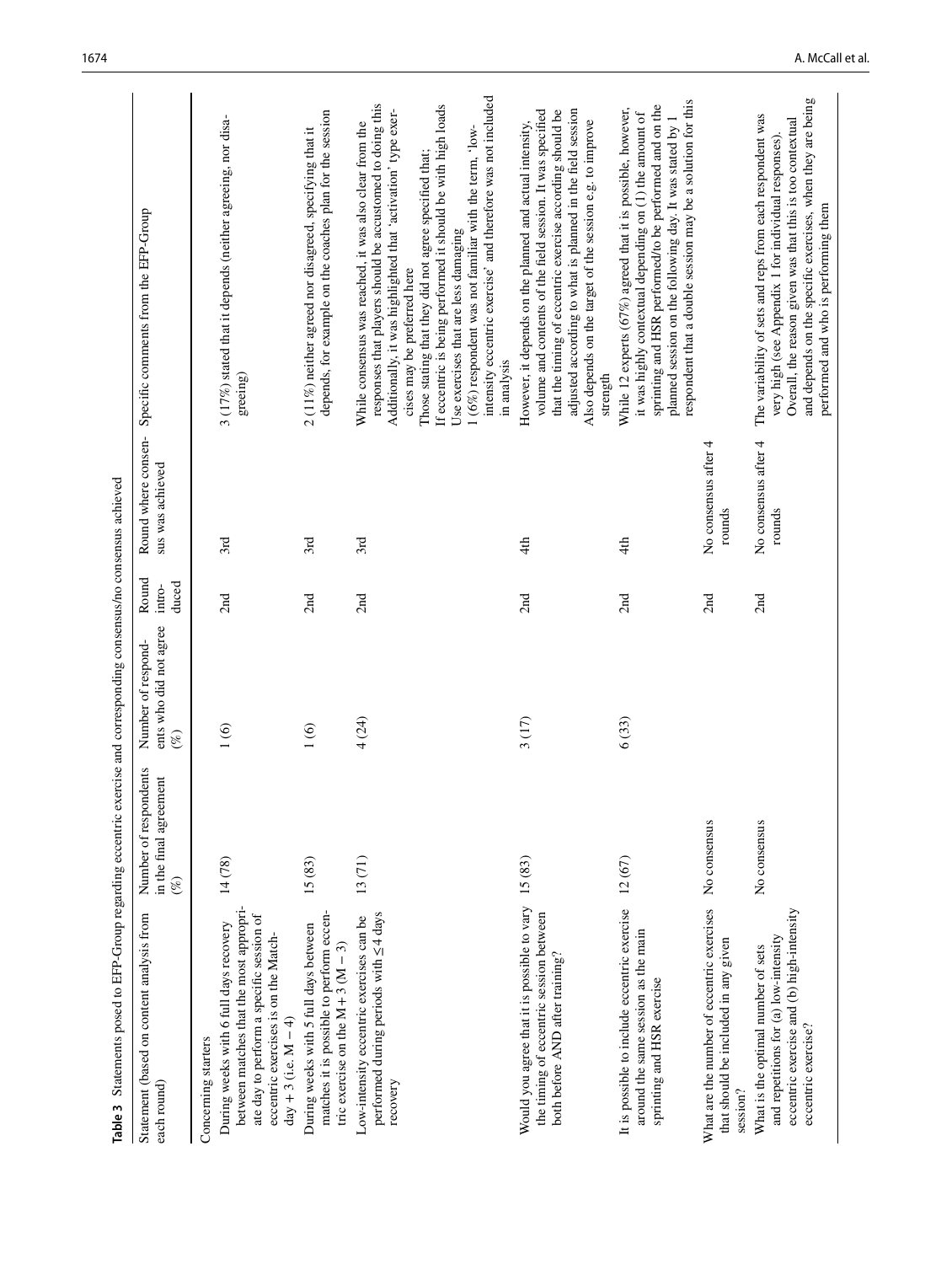## **4.1.1 EFP‑Group Agreement #1: Individualise Sprinting and HSR Based Relative to the Players' Own Maximum Speed**

It was agreed that prescription/monitoring of sprinting and HSR should be based on individuals' maximum speeds and not on absolute thresholds as commonly defned in previous literature and often used as factory settings on GPS. This follows logic, that when using individual speed thresholds, slower players perform greater amounts of high and very high-speed running compared to faster players who perform less when compared with absolute thresholds [\[26](#page-13-23)]. We recommend a distinction between sprinting and HSR. Although limited evidence exists, it may be necessary to achieve maximal or near-maximal speeds, as high-speeds alone might not be sufficient to protect against injury  $[27-29]$  $[27-29]$ . However, since there are few studies examining the effect of sprint speed/exposure on injury in elite footballers, future investigations are required.

## **4.1.2 EFP‑Group Agreement #2: Integrate Sprinting and HSR into Coaches' Training Drills**

Wherever possible and appropriate, it was agreed that sprinting and HSR exercise should be integrated into coaches normal training drills. This will likely have important implications to gain coach buy-in and enhance player motivation to perform such maximal natured actions with quality. It may also provide greater specifcity of muscle actions that cannot be targeted during generic sprinting drills (e.g. sprinting and kicking ball at full speed) and concomitant decisionmaking. Despite a preference to incorporate sprinting and HSR into the technical/tactical drills designed by the coach, the experts agreed that it is appropriate to implement specifcally designed football drills and generic running (e.g. maximal aerobic speed, repeated sprinting etc.) to ensure players are exposed to sufficient amounts of these activities. This may be particularly important to ensure maximal and near-maximal speeds are achieved as incorporating during drills such as small-sided games may not allow players to reach such speeds. It is beyond the scope of this article to go into great detail on designing individual, position-specifc drills, however, we do provide some insight into the overall principles and direct the reader to some potentially useful guides by Bradley et al. [\[30\]](#page-13-26), Buchheit [\[31](#page-13-27), [32\]](#page-13-28) and the FC Barcelona Muscle Injury Guide [[33](#page-13-29)] for further insights and specifc recommendations into practical programming. It is important to note that these are guides only and any efectiveness has not been scientifcally validated, however, overall it is suggested that replicating running profles of players is not sufficient and the types of runs must be considered also. For example, Bradley et al. [[30\]](#page-13-26) recommend an integrated approach based on match analysis using types of runs while your team is in possession (e.g. drive inside, run behind/the channel, overlap, break into box, push up pitch) and out of possession (e.g. close down, cover, recovery run, ball over top/down side). Buchheit [[31](#page-13-27), [32\]](#page-13-28) showed how HSR can be programmed in real-life scenarios to maintain a stable week-to-week HSR load for substitutes especially (24), and how the optimal HSR dosage can be prescribed in relation to (1) the HSR demands of other tactical/technical contents and matches and (2) the diferent weekly microcycles length (i.e., number of days between games). The FC Barcelona Guide [\[33\]](#page-13-29) highlights approaching training drills to target alongside the player integration of player and position-specifc technical tasks (1) neuromuscular components as well as (2) metabolic conditioning, where neuromuscular training refers to accelerations, decelerations and changes of direction and metabolic conditioning referring to the contribution and development of the aerobic and/or anaerobic energy systems. Care may need to be taken when implementing maximal efforts into training drills as inappropriate inclusion could feasibly also increase the risk of injury.

# **4.1.3 EFP‑Group Agreement #3: Players Should Accumulate 100% of Their Worst‑Case Match Sprinting and HSR Over the Training Week, But We Aren't Sure How to Defne That**

During periods with one match per week  $(\geq 5 \text{ days})$ , it was agreed that the ideal GPS-based target for sprinting and HSR is 100% of individual players worst-case match scenario i.e. what the players maximum demands for these metrics. Viewing worst-case scenario as a global fgure from a match (as was the case in this Delphi) raises some conceptual concerns (which were beyond the scope of both our Delphi survey and this article), however, it is important to acknowledge. We still do not know exactly what the worst-case scenario is in terms of volume or intensity or both, nor how it is distributed across a match. For example, a target of 200 m of sprint distance from a match may be the highest distance sprinted by a player, but how is this actually accumulated over the course of a match? For example, that 200 m in the match could (theoretical example only) be composed of  $10 \times 20$  m efforts, so would training with  $4 \times 50$  m efforts be appropriate to match the specifc demands. Additionally, are the sprinting efforts linear or curved for instance. These are crude examples, but just to highlight that a global WCS from motion analysis data likely does not provide the full picture. Furthermore, one or two isolated GPS metrics (as highlighted here) does not consider other important football actions such as change of direction, dribbling, jumping, passing and shooting nor does GPS give an indication of internal psychophysiological load. Preparing players to perform a global worst-case scenario is not the same as preparing them to sustain repeated phases of high-intensity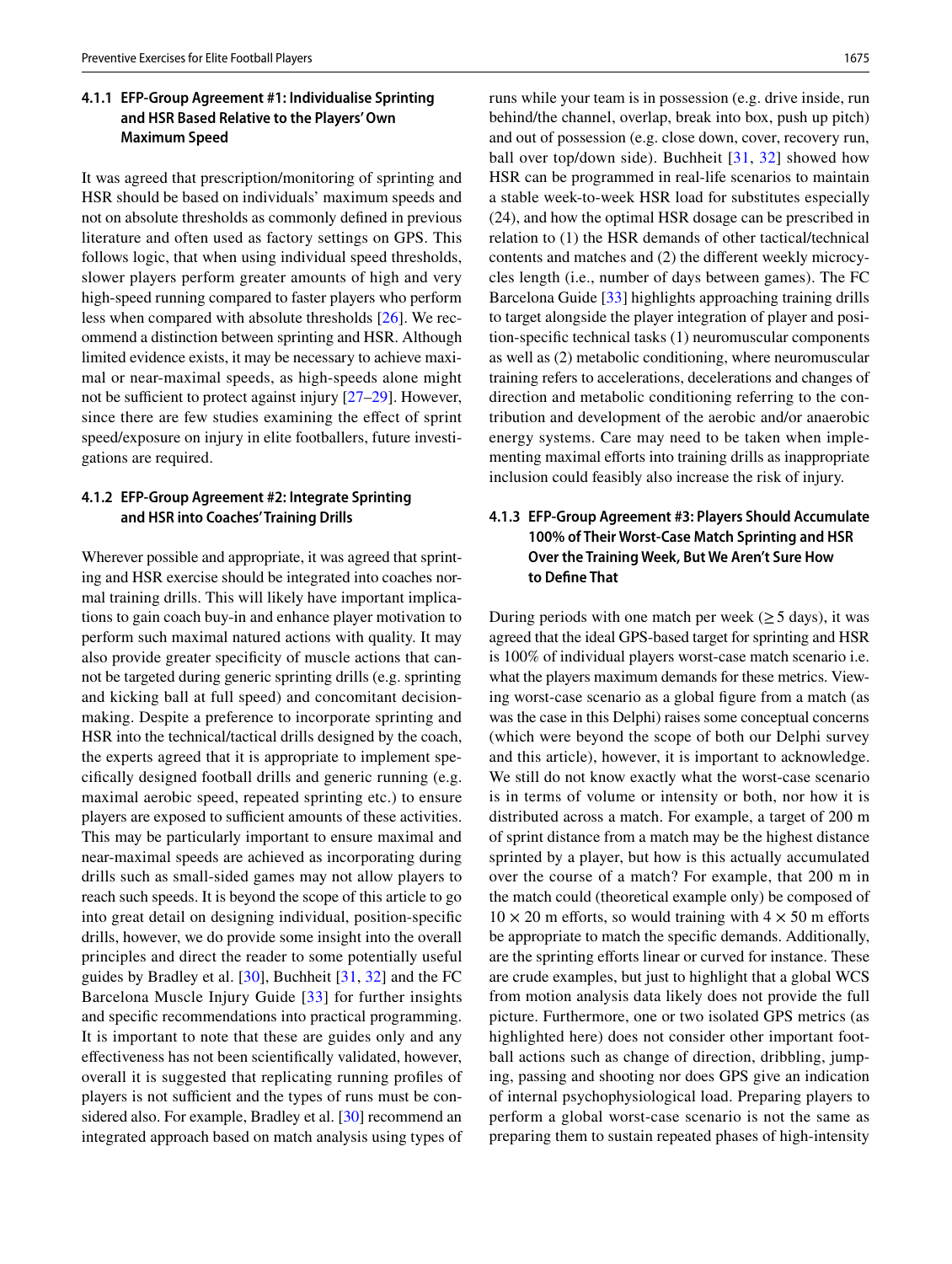activities, nor coping with such activities towards the end of matches when players may be fatigued both physically and mentally. Future work is urgently needed to determine what a 'worst-case scenario' actually is (and how it can be defned and quantifed, and even if such a phenomenon exists) for both internal and external load measures and how these can be appropriately trained.

During  $\geq$  5 days between matches, it was agreed that sprinting and HSR focused exercise be performed on  $M - 3$ (i.e. 72 h prior to next match) which falls on either  $M + 3$  or  $M+4$ , depending on whether it corresponds to a 5 or 6 day between-match cycle. Importantly, when there are  $\leq$  4 days between matches, it was agreed that no specifc sprinting and HSR exercise be prescribed to starters, as targets are probably attained during matches. However, substitutes should be prescribed additional sprinting and HSR exercise on Matchday + 1 ( $M + 1$ ) or  $M + 2$ , (depending on scheduled rest day) but not on both days. Indeed, it has been proposed that match-play is an important stimulus (in particular neuromuscular load) to ensure players are prepared for match-play and this is necessary to replicate in substitute/non-playing squad players [\[34\]](#page-13-30).

## **4.2 Eccentric Exercise**

Eccentric exercise was perceived as an 'effective'  $(++)$  exercise strategy for muscle injury prevention. This is consistent with perceptions of other elite football practitioners from premier league [\[3\]](#page-13-6) European Champions League [\[5\]](#page-13-7) and the 2014 FIFA World Cup [[4\]](#page-13-31). Eccentric exercise may be particularly useful as it targets various potential and (importantly) modifable risk factors for muscle injury [\[27](#page-13-24)] including, eccentric strength, optimal angle of peak torque, and muscle architecture e.g. fascicle length. It, therefore, appears that practitioners are attempting to follow evidence-based guidelines in their practice. Even if the scientifc evidence in elite male players is not clear due to various sources of bias as highlighted previously, it is not typically the role of the sport scientist in a team to analyse the risk of bias in a study. Researchers should focus carefully on the design, implementation and reporting of high-quality, low-risk of bias studies.

## **4.2.1 EFP‑Group Agreement #4: Integrating Eccentric Exercise into the Football Training Week**

To our knowledge, there is no scientifc evidence with regard to the optimal day/s to implement eccentric exercise in the elite football training week. According to the EFP-Group, during periods with≥5 days between matches, 3 days postmatch  $(M + 3)$  is the preferred day to perform the main eccentric exercise session of the week. Importantly, however, if we consider a week with 5 days recovery,  $M + 3$ also represents the  $M - 3$ , which, in the same cycle, is the preferred day to perform sprinting and HSR exercise. When asked if it is appropriate to perform both sprinting and HSR in addition to eccentric exercise around the same session, there was no agreement. The responses revealed that this could be appropriate, but is highly contextual and depends on the planned sprinting and HSR session, and the decision should be based around this. One respondent proposed a double session (i.e. morning and afternoon) may remedy this problem. Another respondent also highlighted that eccentric exercise performed the day before a main sprinting and HSR session should consider the content of that session before implementing eccentric exercise. Overall, it appears that the context and content of preceding and upcoming sessions as described above is critical when planning preventive exercises.

During periods with  $\leq$ 4 days between matches, it was agreed that low-intensity eccentric exercises (defned as 'low-load, low volume) can be used. To our knowledge, there is no scientifc evidence for low-intensity eccentric exercises to prevent muscle injury in elite footballers. A common theme in the written responses was that players should be accustomed to performing the eccentric exercise to allow these during congested periods.

While not in elite players, one study in semi-elite has investigated the scheduling of injury prevention exercise [[35\]](#page-13-32). When eccentric exercise was performed on  $M+3$  (as was agreed in our Delphi) both residual fatigue (perceived muscle soreness) and muscle damage markers (creatine kinase) were present on  $M - 1$ . Importantly, however, muscle function measured by isometric muscle contraction (muscle function is considered the gold standard for assessing muscle dam-age and persists with the muscle until fully recovered) [[36\]](#page-13-33) was unaffected by scheduling eccentric exercise on  $M+3$  in a 6 day match cycle. Interestingly, the same study demonstrated that performing eccentric exercises on  $M+1$  was tolerated by players and resulted in no residual fatigue or muscle damage markers evident on the  $M - 1$ . This could be particularly important during periods≤4 days between matches to maintain any detraining of muscles [[35\]](#page-13-32). However, these are speculations and need to be thoroughly investigated to make confdent programming decisions with male elite footballers.

## **4.2.2 EFP‑Group Agreement #5: Eccentric Exercise can be Performed Either Before or After Football Training**

A key question in the design of the eccentric exercise prevention programme is when to perform the exercises i.e.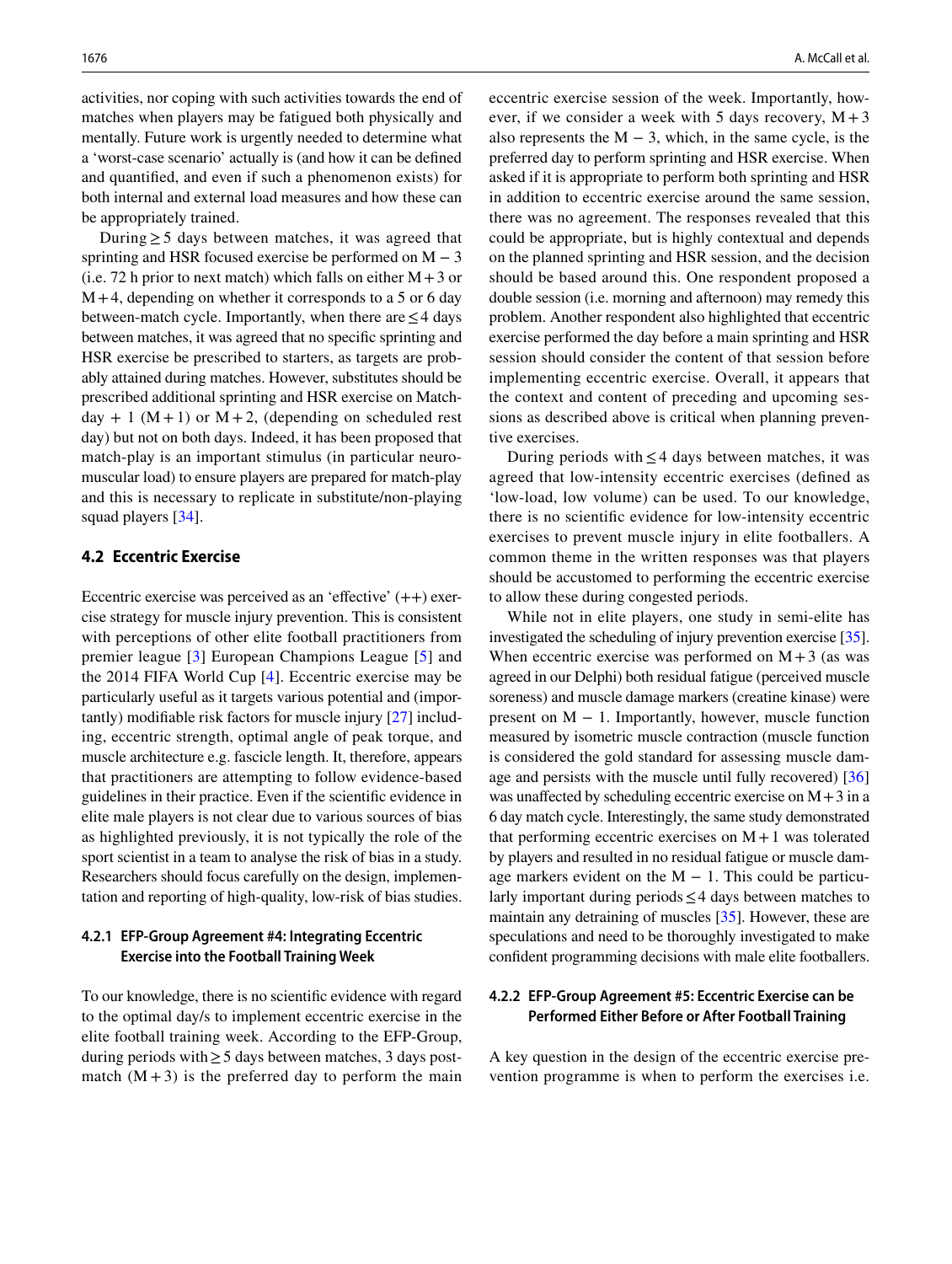before or after training? It was agreed in our Delphi survey that it can be appropriate to perform either before or after football training. While lacking scientifc evidence, preliminary studies reveal that there may be diferent adaptations for before or after. Performing eccentric exercise before training has resulted in fascicle length increases (short fascicle length proposed as an injury risk factor [[37\]](#page-13-34)) but not when performed after the session [\[35](#page-13-32)]. Similar chronic adaptation of peak torque production of the hamstring muscles has been shown to be similar when eccentric exercise is performed before and after the training session [[35\]](#page-13-32). Conversely, when eccentric exercise is performed after the session increases in muscle thickness and pennation angle have been observed [\[35\]](#page-13-32). Additionally, chronic adaptation towards an improved ability of players to maintain their eccentric strength at halftime and upon cessation of a simulated football match have been found versus those performing in a fresh state before training [\[38\]](#page-13-35). Again, it is important to comment that the responses we received highlight that knowledge and consideration of the preceding session/s and upcoming session/s are important when deciding when is most appropriate to schedule the eccentric session. One response from an EFP-Group expert was to prioritise 'safety' rather than a specifc adaptation i.e. to perform the eccentric training after so that players have full strength when going into the training session. Again, this represents an expert opinion and we need high-quality research to provide higher evidence-based recommendations.

#### **4.2.3 No Agreement on Programming Variables**

We did not reach an agreement regarding specifc programming variables of eccentric exercise, i.e. optimal number of exercises, sets and repetitions, nor an appropriate range. Therefore, even if a specifc range is defned in the scientifc literature e.g. to maximise strength or hypertrophy, it appears evidence-based recommendations would be difficult to fully apply in the practical setting and will depend on a given context within the football team. ["Appendix](#page-11-0)" provides the individual responses of the EFP-Group and highlights the variability in responses.

## **5 Strengths and Limitations**

Our expert-led Delphi survey has revealed some novel and potentially practical information and we would like to acknowledge some strengths and limitations to the present study. The strengths of our study include; (1) a unique collaboration of a typically difficult to source population i.e.

sports practitioners operating at the highest level of European male elite football. (2) We have extended the knowledge in the area of muscle injury prevention by going beyond simply determining basic information about which exercises are perceived to be efective. By implementing the Delphi method, we have been able to delve deeper into reasons why practitioners perceive this efectiveness in addition to specifc implementation strategies within real-world context. (3) We had a 100% response rate in each of the four Delphi rounds. (4) Finally, we have elaborated in more detail on a relatively new technique (at least in the sports sciences research domain) of qualitative analysis.

Despite these strengths, we also highlight several limitations to our study; (1) From starting the Delphi to publication has taken one and a half years and it is possible that the Delphi experts views could have changed in that time with additional experience and new research being published. This is unfortunately a reality of the delay between research being conducted and subsequently published. (2) The nationality of practitioners where they have gained their education and experience may introduce a specifc way of thinking and practicing in regard to training methodology and our sample does not represent an equal distribution across countries. We acknowledge that this could be a limitation but equally, the combined experience of the included experts actually spanned 12 countries and 3 continents with only 6 of the 18 experts having experience in only 1 country. (3) A further limitation is that the EFP-Group consists of predominantly sport science professionals and other practitioners e.g. physiotherapists or doctors may have diferent opinions. Nevertheless, our Delphi experts were key members in the primary group in their team responsible for the injury prevention program and had extensive experience with this role. The opinions and practices of other practitioners had the sample not been selectively recruited based on our network, may have been diferent. (4) We did not extensively follow up on aspects not reaching an agreement which could have led to greater insight into the reasons for their responses. Previous personal experiences may have infuenced their practice and perceptions. For example, no consensus was reached for compound exercises (e.g. weightlifting derived exercises) but we do not know whether this was due to lack of confdence in their preventive role, feasibility issues (e.g. low technical competency of players) or insufficient previous experience with these kinds of exercises. (5) Our Delphi includes only 18 teams (21 practitioners) and the insights with additional participants may have varied. (6) Our Delphi survey rounds and the core discussion of this paper is focussed on the two most importantly perceived exercises (sprinting and HSR, in addition to eccentric) and there were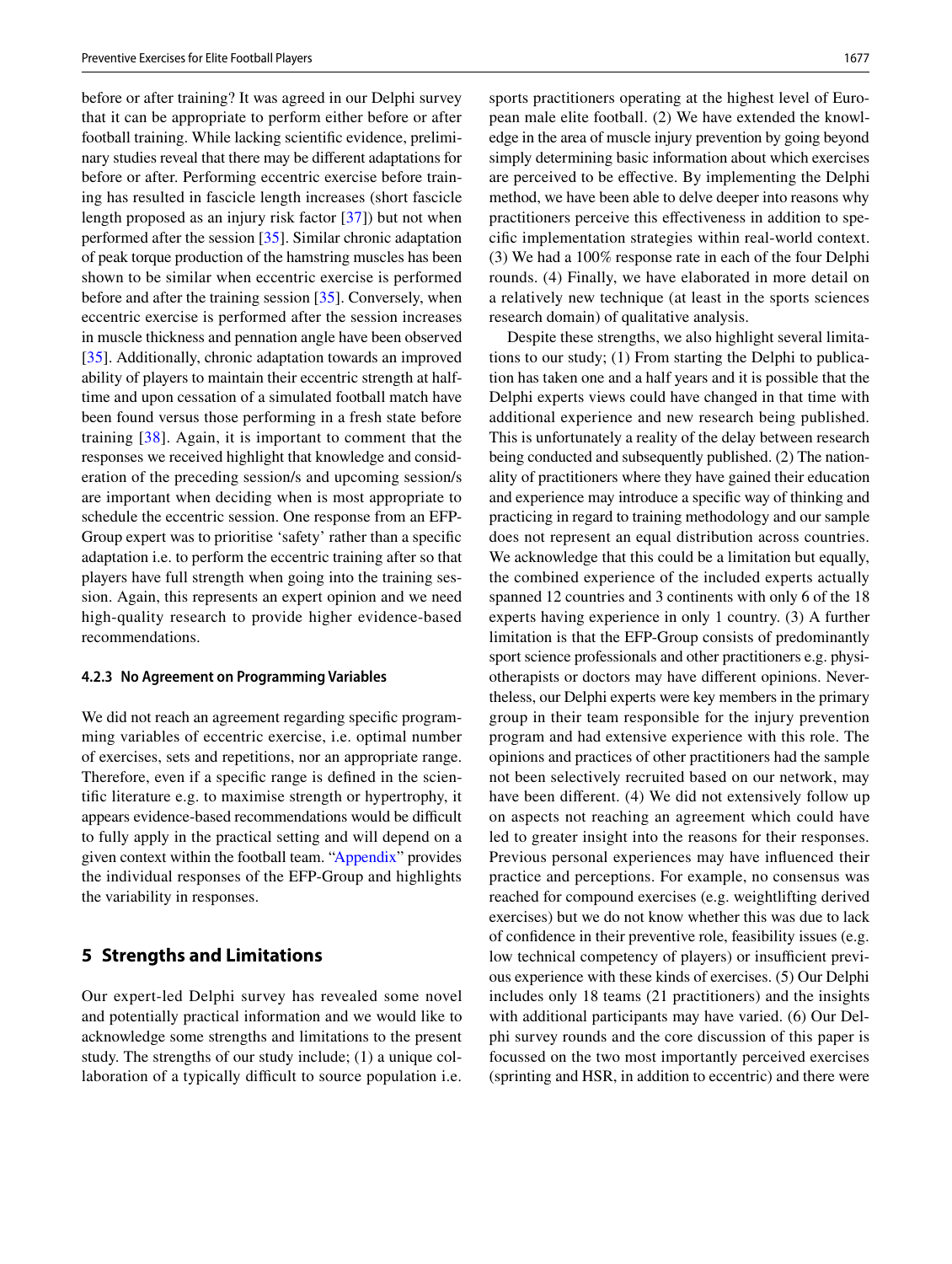11 other exercise type reaching consensus, with two others unagreed with varying levels of perceived efectiveness. A limitation of the Delphi approach and our decision to include only the two most efectively perceived exercises means that some important information on how the others can and should be incorporated into a global exercise plan have been missed. However, we deemed it necessary to narrow our focus to gain a deeper understanding of the two top-rated exercises, otherwise to gain meaningful insights from practitioners would have been impossible and the results would have ended up superfcial with no real impact or meaningful addition to the research literature. (7) One of our inclusion criteria was that respondents had to speak English fuently and may reduce representativeness from those who do not have English as a frst or second language. However, to include other languages would have required cross-cultural translations (i.e. forward, back translations) for each round questions and answers and was not feasible from the resources (time, fnances etc) available to our group. (8) Finally, while the Delphi survey method is a scientifc approach to achieving agreement among experts, it nevertheless represents level 5 evidence (expert opinion) and we strongly encourage the reader to interpret the fndings within this context.

# **6 Conclusion**

Overall, the results from our Delphi survey revealed a number of exercise modes deemed to carry some level of efectiveness to prevent muscle injury in elite male footballers. A specifc importance was placed by the EFP-Group on the use of sprinting and HSR as well as eccentric exercise. The implementation of exercise strategies by the EFP-Group depended on the number of matches per week in addition to the planned content of the preceding and following football sessions (e.g. what the coaches training composes of). We strongly remind the reader that although the present study was conducted using a scientifc process to attain agreement/ consensus on a given topic, our fndings nevertheless still represent only a level 5 expert opinion (and of a relatively small cohort), these are not substantiated by any higher level of evidence. This also suggests that in practice the strategies proposed most strongly by the literature are not necessarily the priority of practitioners working in teams where programmes appear to be implemented by combining experience and personal beliefs. As such, future high-quality, low risk of bias research should aim to validate or refute the opinions and practices found in this Delphi survey to improve confdence in implementing exercise-based strategies in elite footballers.

**Data Availability Statement** The datasets generated during and/or analysed during the current study are not publicly available due to confdentiality and ensuring anonymity of responses obtained in this qualitative research project.

**Acknowledgements** The authors would like to thank the members of the Elite Football Performance Group for their time and insights into their expertise and experience. We acknowledge and thank the following people in alphabetical order of surname: Andrea Azzalin (Italy), Andreas Beck (Germany), Andrea Belli (Italy), Martin Buchheit (France), Gregory Dupont (France), Maurizio Fanchini, Duccio Ferrari-Bravo (both Italy), Shad Forsythe (USA), Marcello Iaia (Italy), Yann-Benjamin Kugel (Germany), Imanol Martin (Spain), Samuele Melotto (Italy), Jordan Milsom (England), Darcy Norman (Canada), Edu Pons (Spain), Stefano Rapetti (Italy), Bernardo Requena (Spain), Roberto Sassi (Italy), Andreas Schlumberger (Germany), Tony Strudwick (England), Agostino Tibaudi (Italy). We also acknowledge the reviewers for their insightful comments and suggested revisions which have improved the manuscript.

**Author Contributions** AM, MF, NvH and RP: came up with the initial concept and design for the study; GD, MB, FMI, AC: contributed signifcantly to the design of the various drafts and pilot versions of the Delphi survey until the fnal version was agreed and sent out. All authors were involved in determining and agreed on the team practitioners to contact. The qualitative analysis was performed by AM and RP, with NvH: acting as a 3rd reviewer if any disagreements/conficts between AM and RP; AM and MF: prepared the frst full draft of the manuscript. All other authors contributed to the writing and editing of the submitted version plus two revised articles; AM: coordinated the submission and revision process.

#### **Compliance with Ethical Standards**

**Funding** No funding was received related to this article.

**Conflict of interest** All of the authors declare that they have no conficts of interest directly relevant to the content of this article.

**Ethics Approval** Ethics approval was not required.

**Consent to Participate** Informed consent was obtained from all members of the EFP group.

**Open Access** This article is licensed under a Creative Commons Attribution 4.0 International License, which permits use, sharing, adaptation, distribution and reproduction in any medium or format, as long as you give appropriate credit to the original author(s) and the source, provide a link to the Creative Commons licence, and indicate if changes were made. The images or other third party material in this article are included in the article's Creative Commons licence, unless indicated otherwise in a credit line to the material. If material is not included in the article's Creative Commons licence and your intended use is not permitted by statutory regulation or exceeds the permitted use, you will need to obtain permission directly from the copyright holder. To view a copy of this licence, visit<http://creativecommons.org/licenses/by/4.0/>.

# <span id="page-11-0"></span>**Appendix**

See Table [4](#page-12-0).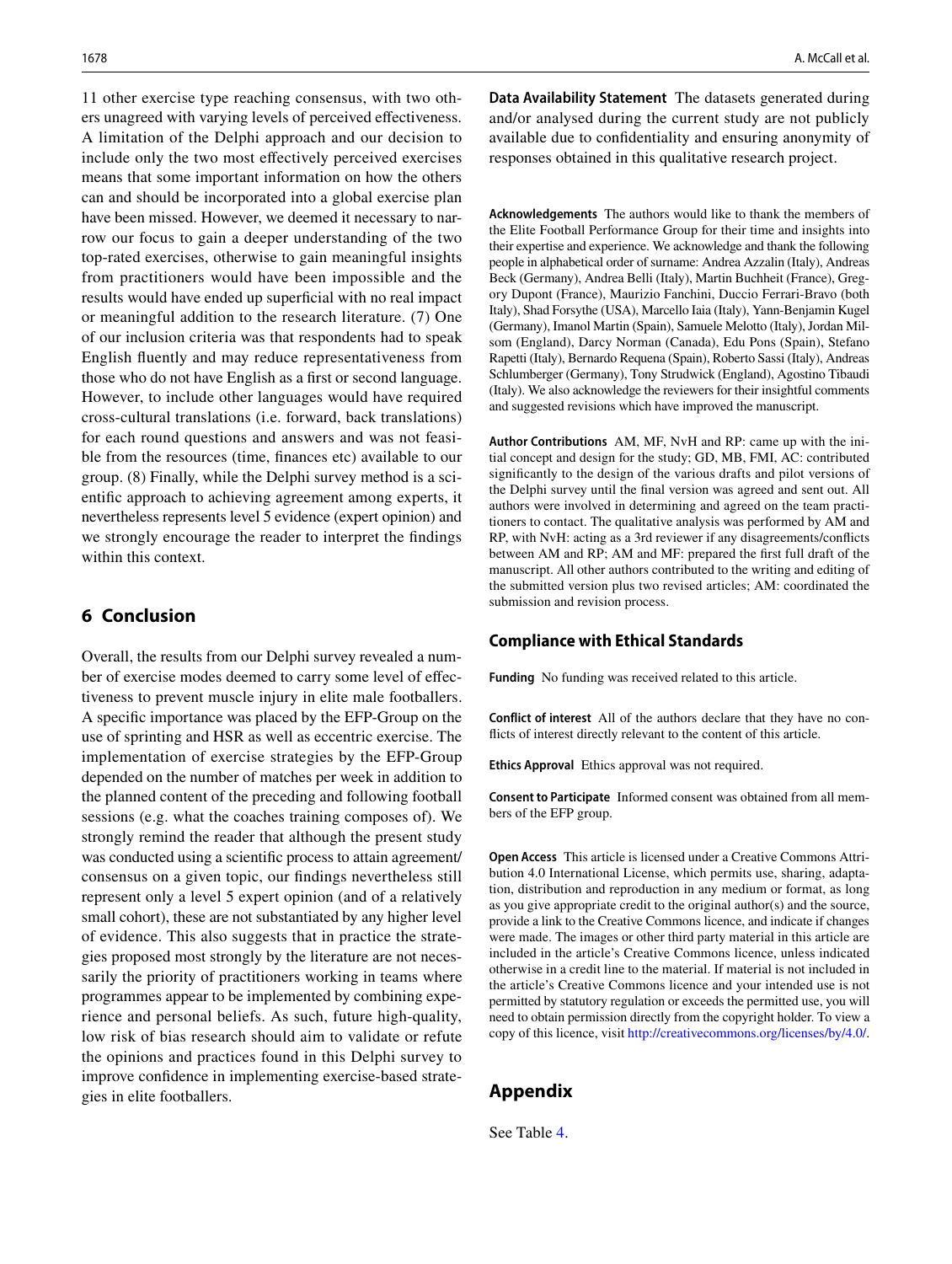|                                                                                                                                                                                                                                | Table 4 Table of EFP-Group responses to specific programming variables for eccentric exercise to prevent muscle injuries                                  |                                                                   |                                                                                                                                                                |
|--------------------------------------------------------------------------------------------------------------------------------------------------------------------------------------------------------------------------------|-----------------------------------------------------------------------------------------------------------------------------------------------------------|-------------------------------------------------------------------|----------------------------------------------------------------------------------------------------------------------------------------------------------------|
| Typical number of exercises in any one ses-<br>sion                                                                                                                                                                            | e range of load<br>Most effectiv                                                                                                                          | Most effective range for velocity of contrac-<br>tion             | Most effective range of sets and repetitions                                                                                                                   |
| $\mathcal{L}$                                                                                                                                                                                                                  | $1.0 - 1.2$ Body mass $(BM)$                                                                                                                              | Nordics-Slow. Plyometrics-quick                                   | $3 sets \times 3-7$ repetitions                                                                                                                                |
| ۴                                                                                                                                                                                                                              | 4-6 repetition maximum (RM)                                                                                                                               | 1 s concentric 2–4 s eccentric                                    | 12-24 repetitions total                                                                                                                                        |
|                                                                                                                                                                                                                                | $+20$ kg plate                                                                                                                                            | $3-5s$                                                            | $2-3$ sets $\times$ 6 repetitions                                                                                                                              |
|                                                                                                                                                                                                                                | Depending on exercise, 1 leg Romanian Dead-<br>lift 2–3 sets $\times$ BM, Nordic hamstring (BM)<br>or BM plus 5-10%                                       | Eccentric implies slowresisting motion                            | $2-3$ sets $\times$ 3-6 repetitions                                                                                                                            |
| 6-8 (2 x hamstring (open/closed chain),<br>$1-2 \times$ Quads, 1 $\times$ Add and 1 $\times$ calves)                                                                                                                           | $BM + 10 - 20$ kg                                                                                                                                         | Depends on microcycle-try fast as often as<br>possible            | 4 sets × 8 repetitions                                                                                                                                         |
| Exercise × muscle groups                                                                                                                                                                                                       | 80-90% repetition maximum                                                                                                                                 | High                                                              | 8-10 repetitions                                                                                                                                               |
| $12 - 18$                                                                                                                                                                                                                      | Isoinertial or BM                                                                                                                                         | Maximal possible (max power)                                      | 1 set $\times$ 6-8 repetitions                                                                                                                                 |
|                                                                                                                                                                                                                                | Non-isotonic machines and BM<br>Some free weight, and some with isoinertial<br>machines.<br>exercises                                                     | Some slow (submaximal/control), Some high<br>speed                | For each exercise; 2 sets $\times$ 6-8 repetitions (es<br>versapulley: 2 sets × 8 repetitions)                                                                 |
| One main pull or push and then 2 complimen-<br>tary pulls or pushes                                                                                                                                                            | Depending on the quality trying to develop                                                                                                                | Eccentrics are usually done at a slower rate of<br>3-5 s lowering | $3-5$ sets $\times$ 2-6 repetitions                                                                                                                            |
|                                                                                                                                                                                                                                | Body mass                                                                                                                                                 | 20 deg/s                                                          | $1-3$ sets $\times$ 3-6 repetitions                                                                                                                            |
|                                                                                                                                                                                                                                | 100% of their individual targets                                                                                                                          | High and low                                                      | $2-3$ sets $\times$ 6-8 repetitions for each exercise                                                                                                          |
| 3-6 exercises                                                                                                                                                                                                                  | From submaximal to maximal eccentric force<br>production                                                                                                  | $0.2/3$ to $1.5$ m/s                                              | 2-3 sets per exercise $\times$ 4-5 repetitions and up<br>to 15-20 repetitions depending the exercise<br>and the aim                                            |
| $\sqrt{-2}$                                                                                                                                                                                                                    | 50-70% repetition maximum                                                                                                                                 | Controlled                                                        | $2-3$ sets $\times$ 4-6 repetitions                                                                                                                            |
| Jsually alternate depending on the movement.<br>biceps femoris or semi-tendinosous. In total<br>knee dominant, 1 or 2 mix. More focus on<br>In hamstring: 1 or 2 hip dominant, 1 or 2<br>not more than 3-4 different exercises | Depending the exercise                                                                                                                                    | Combination of fast and slow contraction                          | use the minimum number of sets possible that<br>Back with rope very fast 2 × 8 sets. Try to<br>Depending. Nordic HS 2 x 4 sets or Go and<br>produce adaptation |
| $\tilde{c}$                                                                                                                                                                                                                    | Flywheel                                                                                                                                                  | High                                                              | 3 sets × 7 reps                                                                                                                                                |
| each group muscle (quadriceps, hamstrings,<br>During the main session: 4 exercises, one for<br>calf, adductors)                                                                                                                | Using isoinertial overload machine load can<br>can rate as the medium load that allows to<br>be considered a number of inertial, we<br>perform high power | Maximal                                                           | depending on the week or individual markers<br>2-3 sets of 6-10 repetitions for each exercise<br>of pain                                                       |
| BW bodyweight, HS hamstrings, NHS Nordic hamstring exercise                                                                                                                                                                    |                                                                                                                                                           |                                                                   |                                                                                                                                                                |

<span id="page-12-0"></span>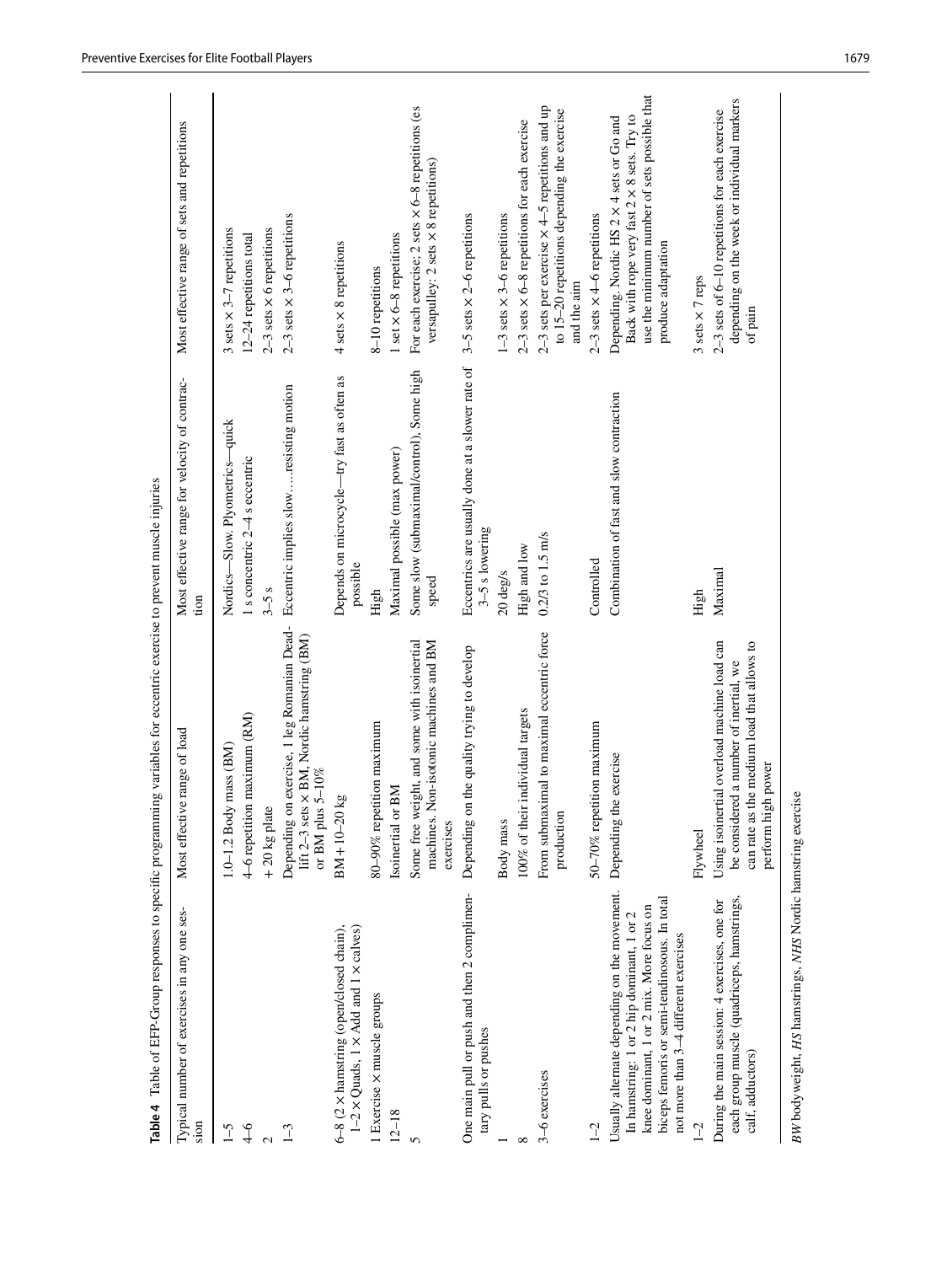## **References**

- <span id="page-13-0"></span>1. Hagglund M, et al. Injuries afect team performance negatively in professional football: an 11-year follow-up of the UEFA Champions League injury study. Br J Sports Med. 2013;47(12):738–42.
- <span id="page-13-1"></span>2. Ekstrand J. Keeping your top players on the pitch: the key to football medicine at the professional leve. Br J Sports Med. 2013;47:723–4.
- <span id="page-13-6"></span>3. McCall A, et al. Risk factors, testing and preventative strategies for non-contact injuries in professional football: current perceptions and practices of 44 teams from various premier leagues. Br J Sports Med. 2014;48(18):1352–7.
- <span id="page-13-31"></span>4. McCall A, et al. Injury prevention strategies at the FIFA 2014 World Cup: perceptions and practices of the physicians from the 32 participating national teams. Br J Sports Med. 2015;49(9):603–8.
- <span id="page-13-7"></span>5. McCall A, Dupont G, Ekstrand J. Injury prevention strategies, coach compliance and player adherence of 33 of the UEFA Elite Club Injury Study teams: a survey of teams' head medical officers. Br J Sports Med. 2016;50(12):725–30.
- <span id="page-13-8"></span>6. Bahr R, Thorborg K, Ekstrand J. Evidence-based hamstring injury prevention is not adopted by the majority of Champions League or Norwegian Premier League football teams: the Nordic Hamstring survey. Br J Sports Med. 2015;49(22):1466–71.
- <span id="page-13-9"></span>7. Coutts AJ. Challenges in developing evidence-based practice in high-performance sport. Int J Sports Physiol Perform. 2017;12(6):717–8.
- <span id="page-13-10"></span>8. van Dyk N, Behan FP, Whiteley R. Including the Nordic hamstring exercise in injury prevention programmes halves the rate of hamstring injuries: a systematic review and meta-analysis of 8459 athletes. Br J Sports Med. 2019;53(21):1362–70.
- <span id="page-13-2"></span>9. Buchheit M, et al. Injury rate and prevention in elite football: let us first search within our own hearts. Br J Sports Med. 2019;53(21):1327–8.
- <span id="page-13-3"></span>10. Fanchini M, Steendahl IB, Impellizzeri FM, Pruna R, Dupont G, Coutts A, Meyer T, McCall A. Exercise-based strategies to prevent muscle injury in professional footballers: Part I—A systematic review. Sports Med. 2019. [https://doi.org/10.1007/s4027](https://doi.org/10.1007/s40279-020-01282-z) [9-020-01282-z](https://doi.org/10.1007/s40279-020-01282-z).
- 11. McCall A, et al. Injury risk factors, screening tests and preventative strategies: a systematic review of the evidence that underpins the perceptions and practices of 44 football (soccer) teams from various premier leagues. Br J Sports Med. 2015;49(9):583–9.
- <span id="page-13-4"></span>12. Michalis AH, Apostolos S. Hamstring strains in football. Prevention and rehabilitation rules. Systematic review. Biol Exerc. 2016;12(1):121–48.
- <span id="page-13-5"></span>13. Minas H, Jorm AF. Where there is no evidence: use of expert consensus methods to fll the evidence gap in low-income countries and cultural minorities. Int J Ment Health Syst. 2010;4:33.
- <span id="page-13-11"></span>14. Slade SC, et al. Standardised method for reporting exercise programmes: protocol for a modifed Delphi study. BMJ Open. 2014;4(12):e006682.
- <span id="page-13-12"></span>15. van der Horst N, et al. Return to play after hamstring injuries in football (soccer): a worldwide Delphi procedure regarding defnition, medical criteria and decision-making. Br J Sports Med. 2017;51(22):1583–91.
- <span id="page-13-13"></span>16. Fink A, et al. Consensus methods: characteristics and guidelines for use. Am J Public Health. 1984;74(9):979–83.
- <span id="page-13-14"></span>17. Patton M. Qualitative research and evaluation methods. 3rd ed. Thousand Oaks: Sage Publications; 2002.
- <span id="page-13-15"></span>18. Côté J, Salmela J, Baria A, Russell SJ. Organizing and interpreting unstructured qualitative data. Sport Psychol. 1993;7:127–37.
- <span id="page-13-16"></span>19. Kleynen M, et al. Using a Delphi technique to seek consensus regarding defnitions, descriptions and classifcation of terms related to implicit and explicit forms of motor learning. PLoS One. 2014;9(6):e100227.
- <span id="page-13-17"></span>20. Verhagen AP, et al. The Delphi list: a criteria list for quality assessment of randomized clinical trials for conducting systematic reviews developed by Delphi consensus. J Clin Epidemiol. 1998;51(12):1235–41.
- <span id="page-13-18"></span>21. Edouard P, Mendiguchia J, Guex K, Lahti J, Samozino P, Morin JB. Sprinting: a potential vaccine for hamstring injury? [cited 2019 1 July 2019]. 2019. [https://sportperfsci.com/sprinting-a](https://sportperfsci.com/sprinting-a-potential-vaccine-for-hamstring-injury/)[potential-vaccine-for-hamstring-injury/.](https://sportperfsci.com/sprinting-a-potential-vaccine-for-hamstring-injury/)
- <span id="page-13-19"></span>22. Ekstrand J, Hagglund M, Walden M. Epidemiology of muscle injuries in professional football (soccer). Am J Sports Med. 2011;39(6):1226–32.
- <span id="page-13-20"></span>23. Crema MD, et al. Acute hamstring injury in football players: association between anatomical location and extent of injury—a large single-center MRI report. J Sci Med Sport. 2016;19(4):317–22.
- <span id="page-13-21"></span>24. Ekstrand J, et al. Hamstring muscle injuries in professional football: the correlation of MRI fndings with return to play. Br J Sports Med. 2012;46(2):112–7.
- <span id="page-13-22"></span>25. Mendiguchia J, et al. Field monitoring of sprinting power-forcevelocity profle before, during and after hamstring injury: two case reports. J Sports Sci. 2016;34(6):535–41.
- <span id="page-13-23"></span>26. Murray NB, et al. Individual and combined effects of acute and chronic running loads on injury risk in elite Australian footballers. Scand J Med Sci Sports. 2017;27(9):990–8.
- <span id="page-13-24"></span>27. Butler S. Running fast: the cause, the cure and a vaccine. In B.J.o.S. Medicine, Editor. 2019, British Journal of Sports Medicine.
- 28. Malone S, et al. High chronic training loads and exposure to bouts of maximal velocity running reduce injury risk in elite Gaelic football. J Sci Med Sport. 2017;20(3):250–4.
- <span id="page-13-25"></span>29. Stares J, et al. Identifying high risk loading conditions for inseason injury in elite Australian football players. J Sci Med Sport. 2018;21(1):46–51.
- <span id="page-13-26"></span>30. Bradley PS, Ade JD. Are current physical match performance metrics in elite soccer ft for purpose or is the adoption of an integrated approach needed? Int J Sports Physiol Perform. 2018;13(5):656–64.
- <span id="page-13-27"></span>31. Buchheit M. Managing high-speed running load in professional soccer players: the beneft of high-intensity interval training supplementation. Managing high-speed running load in professional soccer players: The beneft of high-intensity interval training supplementation 2019 [cited 2019 1 July 2019]. [https://sportperfs](https://sportperfsci.com/wp-content/uploads/2019/03/SPSR60_Buchheit_190308_final.pdf) [ci.com/wp-content/uploads/2019/03/SPSR60\\_Buchheit\\_19030](https://sportperfsci.com/wp-content/uploads/2019/03/SPSR60_Buchheit_190308_final.pdf) [8\\_fnal.pdf.](https://sportperfsci.com/wp-content/uploads/2019/03/SPSR60_Buchheit_190308_final.pdf)
- <span id="page-13-28"></span>32. Buchheit M. Programming high-speed running and mechanical work in relation to technical contents and match schedule in professional soccer. 2019 [cited 2019 7 December 2019]. [https://](https://sportperfsci.com/wp-content/uploads/2019/07/SPSR73_Buchheit_190719_final.pdf) [sportperfsci.com/wp-content/uploads/2019/07/SPSR73\\_Buchh](https://sportperfsci.com/wp-content/uploads/2019/07/SPSR73_Buchheit_190719_final.pdf) [eit\\_190719\\_fnal.pdf](https://sportperfsci.com/wp-content/uploads/2019/07/SPSR73_Buchheit_190719_final.pdf).
- <span id="page-13-29"></span>33. Pruna R, Andersen T, Clarsen B, McCall A. Muscle injury guide: prevention of and return to play from muscle injuries. 1st edn. 2018: FC Barcelona: Barça Innovation Hub.
- <span id="page-13-30"></span>34. Morgans R, Di Michele R, Drust B. Soccer match play as an important component of the power-training stimulus in premier league players. Int J Sports Physiol Perform. 2018;13(5):665–7.
- <span id="page-13-32"></span>35. Lovell R, et al. Hamstring injury prevention in soccer: before or after training? Scand J Med Sci Sports. 2018;28(2):658–66.
- <span id="page-13-33"></span>36. Warren GL, Lowe DA, Armstrong RB. Measurement tools used in the study of eccentric contraction-induced injury. Sports Med. 1999;27(1):43–59.
- <span id="page-13-34"></span>37. Timmins RG, et al. Short biceps femoris fascicles and eccentric knee fexor weakness increase the risk of hamstring injury in elite football (soccer): a prospective cohort study. Br J Sports Med. 2016;50(24):1524–35.
- <span id="page-13-35"></span>38. Small K, et al. Efect of timing of eccentric hamstring strengthening exercises during soccer training: implications for muscle fatigability. J Strength Cond Res. 2009;23(4):1077–83.